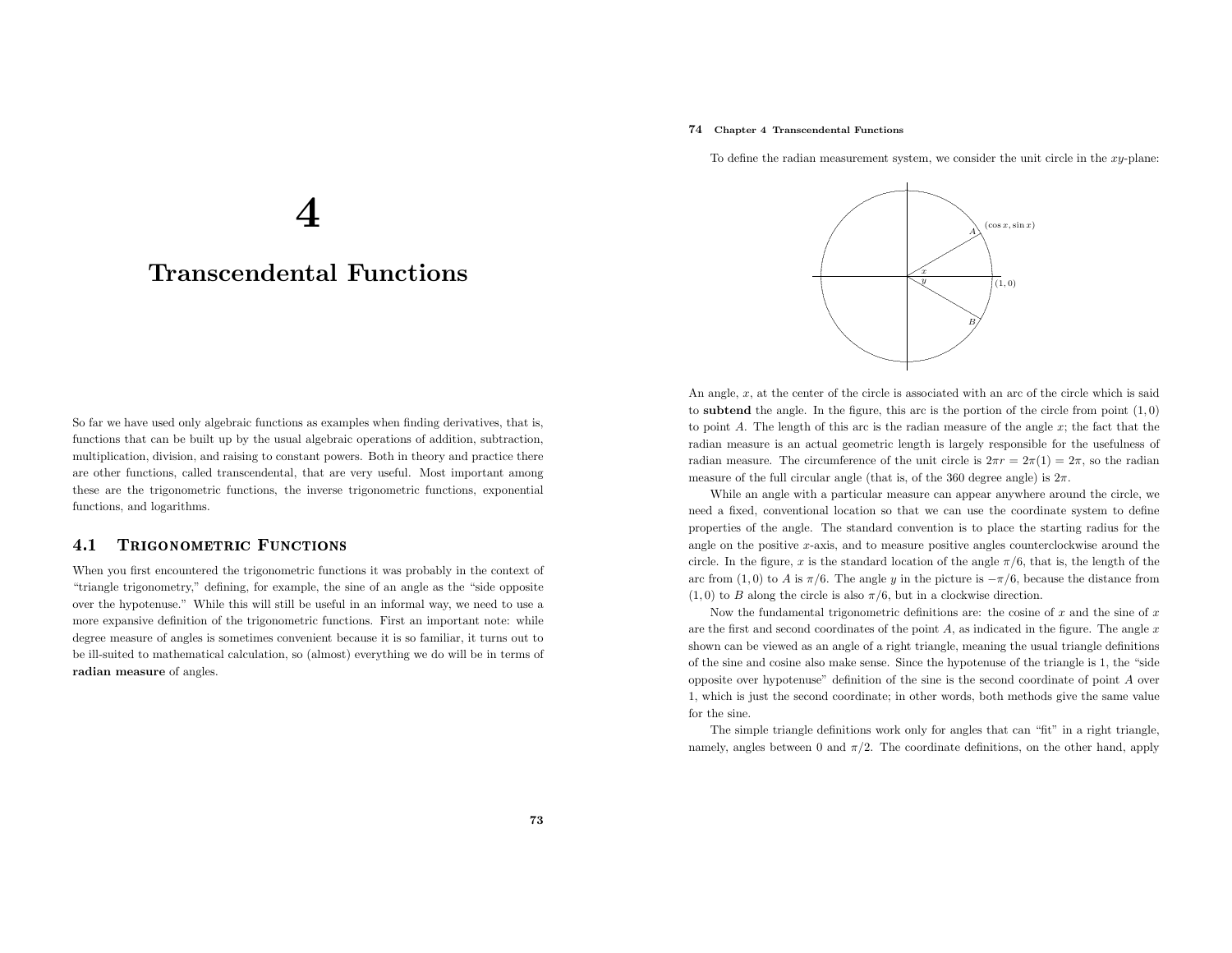### 4.1 Trigonometric Functions <sup>75</sup>

to any angles, as indicated in this figure:



The angle x is subtended by the heavy arc in the figure, that is,  $x = \frac{7\pi}{6}$ . Both coordinates of point A in this figure are negative, so the sine and cosine of  $7\pi/6$  are both negative.

The remaining trigonometric functions can be most easily defined in terms of the sine and cosine, as usual:

$$
\tan x = \frac{\sin x}{\cos x}
$$

$$
\cot x = \frac{\cos x}{\sin x}
$$

$$
\sec x = \frac{1}{\cos x}
$$

$$
\csc x = \frac{1}{\sin x}
$$

and they can also be defined as the corresponding ratios of coordinates.

Although the trigonometric functions are defined in terms of the unit circle, the unit circle diagram is not what we normally consider the grap<sup>h</sup> of <sup>a</sup> trigonometric function. (The unit circle is the grap<sup>h</sup> of, well, the circle.) We can easily get <sup>a</sup> qualitatively correct idea of the graphs of the trigonometric functions from the unit circle diagram. Consider the sine function,  $y = \sin x$ . As x increases from 0 in the unit circle diagram, the second coordinate of the point A goes from <sup>0</sup> to <sup>a</sup> maximum of 1, then back to 0, then to <sup>a</sup> minimum of <sup>−</sup>1, then back to 0, and then it obviously repeats itself. So the grap<sup>h</sup> of  $y = \sin x$  must look something like this:



## 76 Chapter <sup>4</sup> Transcendental Functions

Similarly, as angle  $x$  increases from  $0$  in the unit circle diagram, the first coordinate of the point A goes from 1 to 0 then to  $-1$ , back to 0 and back to 1, so the graph of  $y = \cos x$ must look something like this:



### Exercises 4.1.

Some useful trigonometric identities are in appendix B.

- **1.** Find all values of  $\theta$  such that  $\sin(\theta) = -1$ ; give your answer in radians. ⇒
- **2.** Find all values of  $\theta$  such that  $\cos(2\theta) = 1/2$ ; give your answer in radians.  $\Rightarrow$
- **3.** Use an angle sum identity to compute  $cos(\pi/12)$ .  $\Rightarrow$
- **4.** Use an angle sum identity to compute  $tan(5\pi/12)$ .  $\Rightarrow$
- **5.** Verify the identity  $\cos^2(t)/(1-\sin(t)) = 1 + \sin(t)$ .
- **6.** Verify the identity  $2 \csc(2\theta) = \sec(\theta) \csc(\theta)$ .
- 7. Verify the identity  $sin(3\theta) sin(\theta) = 2 cos(2\theta) sin(\theta)$ .
- 8. Sketch  $y = 2\sin(x)$ .
- **9.** Sketch  $y = \sin(3x)$ .
- **10.** Sketch  $y = \sin(-x)$ .
- 11. Find all of the solutions of  $2\sin(t) 1 \sin^2(t) = 0$  in the interval  $[0, 2\pi]$ . ⇒

### 4.2**2** THE DERIVATIVE OF  $\sin x$

What about the derivative of the sine function? The rules for derivatives that we have are no help, since  $\sin x$  is not an algebraic function. We need to return to the definition of the derivative, set up <sup>a</sup> limit, and try to compute it. Here's the definition:

$$
\frac{d}{dx}\sin x = \lim_{\Delta x \to 0} \frac{\sin(x + \Delta x) - \sin x}{\Delta x}.
$$

Using some trigonometric identities, we can make <sup>a</sup> little progress on the quotient:

$$
\frac{\sin(x + \Delta x) - \sin x}{\Delta x} = \frac{\sin x \cos \Delta x + \sin \Delta x \cos x - \sin x}{\Delta x}
$$

$$
= \sin x \frac{\cos \Delta x - 1}{\Delta x} + \cos x \frac{\sin \Delta x}{\Delta x}.
$$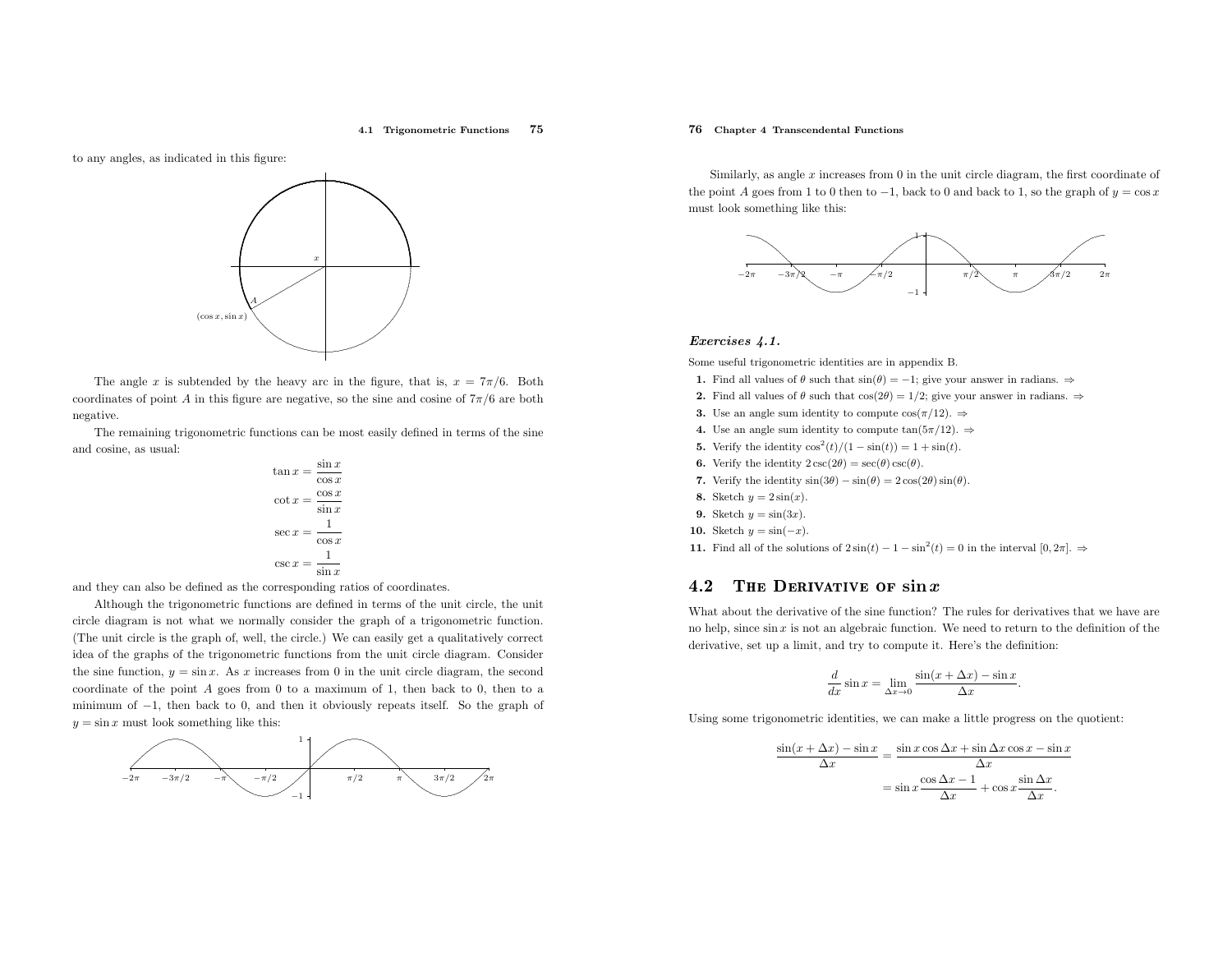### 4.3 <sup>A</sup> hard limit <sup>77</sup>

This isolates the difficult bits in the two limits

$$
\lim_{\Delta x \to 0} \frac{\cos \Delta x - 1}{\Delta x} \quad \text{and} \quad \lim_{\Delta x \to 0} \frac{\sin \Delta x}{\Delta x}.
$$

Here we get <sup>a</sup> little lucky: it turns out that once we know the second limit the first is quite easy. The second is quite tricky, however. Indeed, it is the hardest limit we will actuallycompute, and we devote <sup>a</sup> section to it.

## 4.3A hard limit

We want to compute this limit:

$$
\lim_{\Delta x \to 0} \frac{\sin \Delta x}{\Delta x}
$$

Equivalently, to make the notation <sup>a</sup> bit simpler, we can compute

$$
\lim_{x \to 0} \frac{\sin x}{x}
$$

In the original context we need to keep x and  $\Delta x$  separate, but here it doesn't hurt to rename  $\Delta x$  to something more convenient.

To do this we need to be quite clever, and to employ some indirect reasoning. The indirect reasoning is embodied in <sup>a</sup> theorem, frequently called the squeeze theorem.

**THEOREM 4.3.1 Squeeze Theorem** Suppose that  $g(x) \le f(x) \le h(x)$  for all x close to a but not equal to a. If  $\lim_{x\to a} g(x) = L = \lim_{x\to a} h(x)$ , then  $\lim_{x\to a} f(x) =$ L.

This theorem can be proved using the official definition of limit. We won't prove it here, but point out that it is easy to understand and believe graphically. The conditionsays that  $f(x)$  is trapped between  $g(x)$  below and  $h(x)$  above, and that at  $x = a$ , both g and <sup>h</sup> approac<sup>h</sup> the same value. This means the situation looks something like figure 4.3.1. The wiggly curve is  $x^2 \sin(\pi/x)$ , the upper and lower curves are  $x^2$  and  $-x^2$ . Since the sine function is always between  $-1$  and  $1, -x^2 \le x^2 \sin(\pi/x) \le x^2$ , and it is easy to see that  $\lim_{x\to 0} -x^2 = 0 = \lim_{x\to 0} x^2$ . It is not so easy to see directly, that is algebraically, that  $\lim_{x\to 0} x^2 \sin(\pi/x) = 0$ , because the  $\pi/x$  prevents us from simply plugging in  $x = 0$ . The squeeze theorem makes this "hard limit" as easy as the trivial limits involving  $x^2$ .

To do the hard limit that we want,  $\lim_{x\to 0} (\sin x)/x$ , we will find two simpler functions g and h so that  $g(x) \le (\sin x)/x \le h(x)$ , and so that  $\lim_{x\to 0} g(x) = \lim_{x\to 0} h(x)$ . Not too surprisingly, this will require some trigonometry and geometry. Referring to figure 4.3.2,  $x$  is the measure of the angle in radians. Since the circle has radius 1, the coordinates of

# 78 Chapter <sup>4</sup> Transcendental Functions



**Figure 4.3.1** The squeeze theorem.

point A are  $(\cos x, \sin x)$ , and the area of the small triangle is  $(\cos x \sin x)/2$ . This triangle is completely contained within the circular wedge-shaped region bordered by two lines and the circle from (1, 0) to point <sup>A</sup>. Comparing the areas of the triangle and the wedge we see  $(\cos x \sin x)/2 \leq x/2$ , since the area of a circular region with angle  $\theta$  and radius r is  $\theta r^2/2$ . With a little algebra this turns into  $(\sin x)/x \leq 1/\cos x$ , giving us the h we seek.



**Figure 4.3.2** Visualizing  $\sin x/x$ .

To find <sup>g</sup>, we note that the circular wedge is completely contained inside the larger triangle. The height of the triangle, from  $(1,0)$  to point B, is tan x, so comparing areas we get  $x/2 \leq (\tan x)/2 = \sin x/(2 \cos x)$ . With a little algebra this becomes  $\cos x \leq (\sin x)/x$ . So now we have

$$
\cos x \le \frac{\sin x}{x} \le \frac{1}{\cos x}.
$$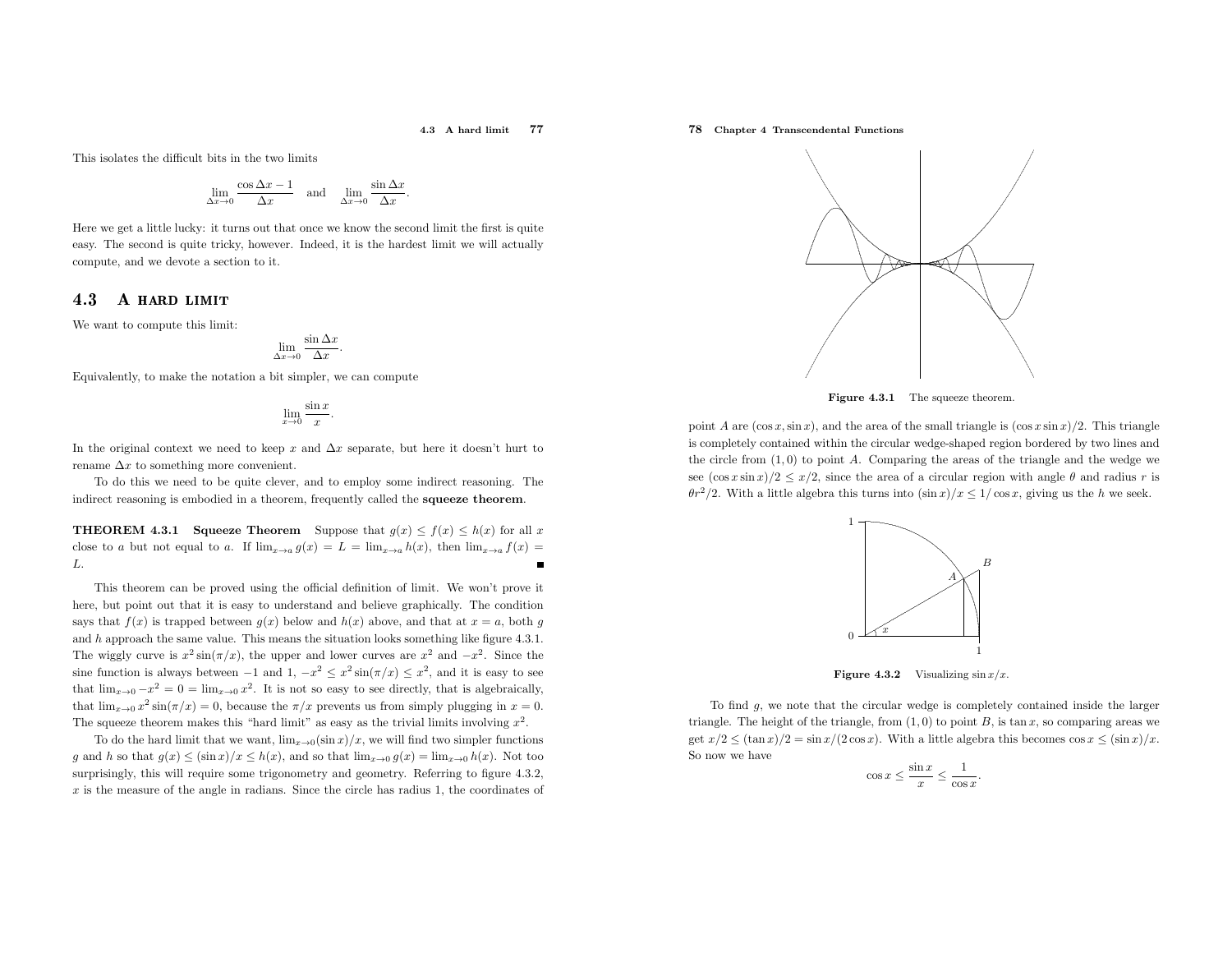### 4.3 <sup>A</sup> hard limit <sup>79</sup>

Finally, the two limits  $\lim_{x\to 0} \cos x$  and  $\lim_{x\to 0} 1/\cos x$  are easy, because  $\cos(0) = 1$ . By the squeeze theorem,  $\lim_{x\to 0} (\sin x)/x = 1$  as well.

Before we can complete the calculation of the derivative of the sine, we need one other limit:

$$
\lim_{x \to 0} \frac{\cos x - 1}{x}.
$$

This limit is just as hard as  $\sin x/x$ , but closely related to it, so that we don't have to do <sup>a</sup> similar calculation; instead we can do <sup>a</sup> bit of tricky algebra.

$$
\frac{\cos x - 1}{x} = \frac{\cos x - 1}{x} \frac{\cos x + 1}{\cos x + 1} = \frac{\cos^2 x - 1}{x(\cos x + 1)} = \frac{-\sin^2 x}{x(\cos x + 1)} = -\frac{\sin x}{x} \frac{\sin x}{\cos x + 1}.
$$

To compute the desired limit it is sufficient to compute the limits of the two final fractions, as <sup>x</sup> goes to 0. The first of these is the hard limit we've just done, namely 1. The second turns out to be simple, because the denominator presents no problem:

$$
\lim_{x \to 0} \frac{\sin x}{\cos x + 1} = \frac{\sin 0}{\cos 0 + 1} = \frac{0}{2} = 0.
$$

Thus,

$$
\lim_{x \to 0} \frac{\cos x - 1}{x} = 0.
$$

### Exercises 4.3.

\n- **1.** Compute 
$$
\lim_{x \to 0} \frac{\sin(5x)}{x} \Rightarrow
$$
\n- **2.** Compute  $\lim_{x \to 0} \frac{\sin(7x)}{\sin(2x)} \Rightarrow$
\n- **3.** Compute  $\lim_{x \to 0} \frac{\cot(4x)}{\csc(3x)} \Rightarrow$
\n- **4.** Compute  $\lim_{x \to 0} \frac{\tan x}{x} \Rightarrow$
\n- **5.** Compute  $\lim_{x \to \pi/4} \frac{\sin x - \cos x}{\cos(2x)} \Rightarrow$
\n- **6.** For all  $x \geq 0$ ,  $4x - 9 \leq f(x) \leq x^2 - 4x + 7$ . Find  $\lim_{x \to 4} f(x)$ .  $\Rightarrow$
\n- **7.** For all  $x$ ,  $2x \leq g(x) \leq x^4 - x^2 + 2$ . Find  $\lim_{x \to 1} g(x)$ .  $\Rightarrow$
\n- **8.** Use the Squeez Theorem to show that  $\lim_{x \to 0} x^4 \cos(2/x) = 0$ .
\n

# 80 Chapter <sup>4</sup> Transcendental Functions

### 4.4**4** THE DERIVATIVE OF  $\sin x$ , CONTINUED

Now we can complete the calculation of the derivative of the sine:

$$
\frac{d}{dx}\sin x = \lim_{\Delta x \to 0} \frac{\sin(x + \Delta x) - \sin x}{\Delta x}
$$

$$
= \lim_{\Delta x \to 0} \sin x \frac{\cos \Delta x - 1}{\Delta x} + \cos x \frac{\sin \Delta x}{\Delta x}
$$

$$
= \sin x \cdot 0 + \cos x \cdot 1 = \cos x.
$$

The derivative of <sup>a</sup> function measures the slope or steepness of the function; if we examine the graphs of the sine and cosine side by side, it should be that the latter appears to accurately describe the slope of the former, and indeed this is true:



Notice that where the cosine is zero the sine does appear to have <sup>a</sup> horizontal tangent line, and that the sine appears to be steepest where the cosine takes on its extreme values of <sup>1</sup> and−1.

 Of course, now that we know the derivative of the sine, we can compute derivatives of more complicated functions involving the sine.

**EXAMPLE 4.4.1** Compute the derivative of  $sin(x^2)$ .

$$
\frac{d}{dx}\sin(x^2) = \cos(x^2) \cdot 2x = 2x\cos(x^2).
$$

**EXAMPLE 4.4.2** Compute the derivative of  $\sin^2(x^3 - 5x)$ .

$$
\frac{d}{dx}\sin^2(x^3 - 5x) = \frac{d}{dx}(\sin(x^3 - 5x))^2
$$
  
= 2(\sin(x^3 - 5x))^1 \cos(x^3 - 5x)(3x^2 - 5)  
= 2(3x^2 - 5)\cos(x^3 - 5x)\sin(x^3 - 5x).

 $\Box$ 

 $\Box$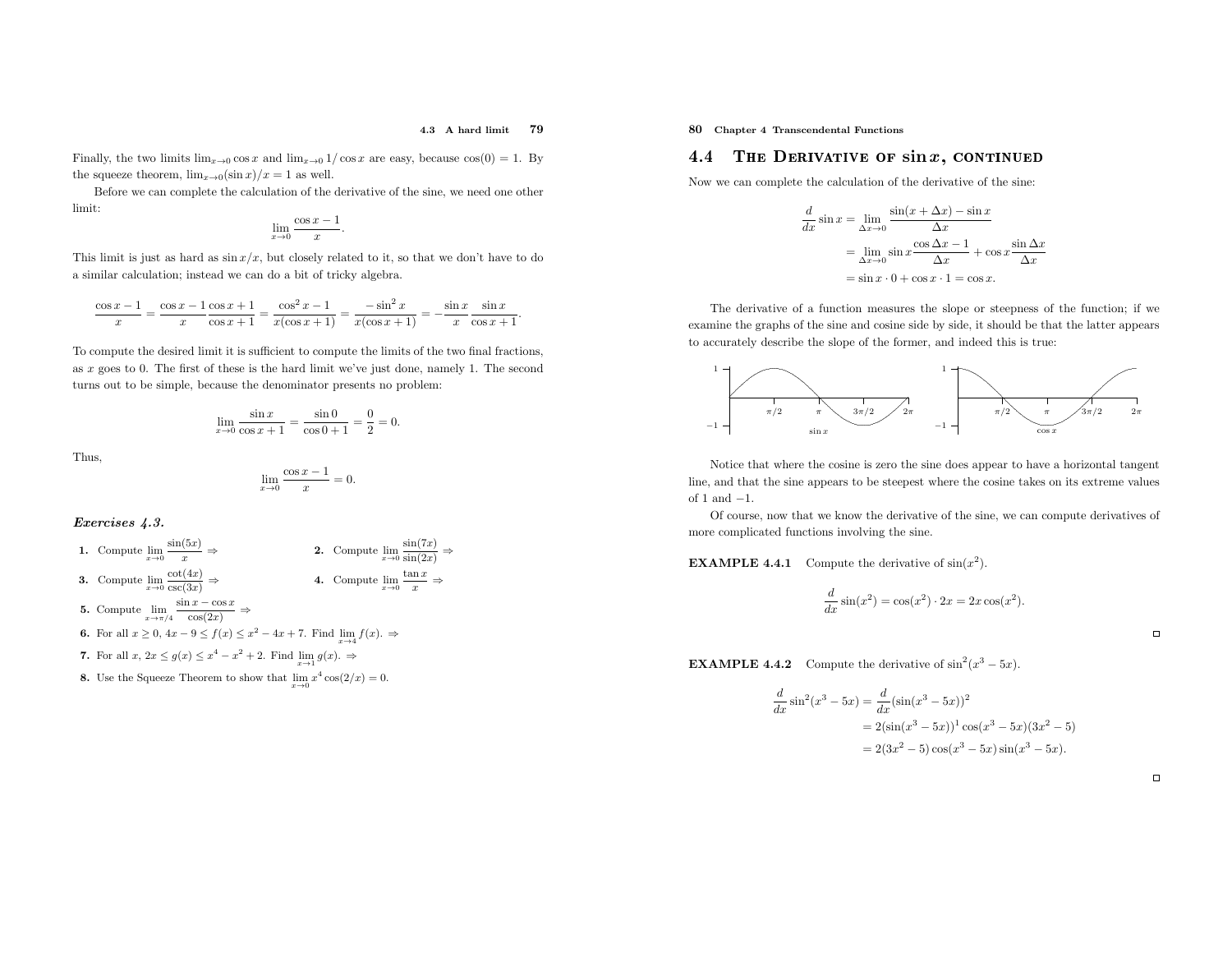$rac{c^2+x}{\sin x} \Rightarrow$ 

## Exercises 4.4.

Find the derivatives of the following functions.

1. 
$$
\sin^2(\sqrt{x}) \Rightarrow
$$
  
\n2.  $\sqrt{x} \sin x \Rightarrow$   
\n3.  $\frac{1}{\sin x} \Rightarrow$   
\n4.  $\frac{x^2 + x}{\sin x} \Rightarrow$   
\n5.  $\sqrt{1 - \sin^2 x} \Rightarrow$ 

### 4.55 DERIVATIVES OF THE TRIGONOMETRIC FUNCTIONS

All of the other trigonometric functions can be expressed in terms of the sine, and so their derivatives can easily be calculated using the rules we already have. For the cosine we need to use two identities,

$$
\cos x = \sin(x + \frac{\pi}{2}),
$$
  

$$
\sin x = -\cos(x + \frac{\pi}{2}).
$$

Now:

$$
\frac{d}{dx}\cos x = \frac{d}{dx}\sin(x + \frac{\pi}{2}) = \cos(x + \frac{\pi}{2}) \cdot 1 = -\sin x
$$
  

$$
\frac{d}{dx}\tan x = \frac{d}{dx}\frac{\sin x}{\cos x} = \frac{\cos^2 x + \sin^2 x}{\cos^2 x} = \frac{1}{\cos^2 x} = \sec^2 x
$$
  

$$
\frac{d}{dx}\sec x = \frac{d}{dx}(\cos x)^{-1} = -1(\cos x)^{-2}(-\sin x) = \frac{\sin x}{\cos^2 x} = \sec x \tan x
$$

The derivatives of the cotangent and cosecant are similar and left as exercises.

## Exercises 4.5.

Find the derivatives of the following functions.

| 1. $\sin x \cos x \Rightarrow$                                               |    | 2. $\sin(\cos x) \Rightarrow$        |
|------------------------------------------------------------------------------|----|--------------------------------------|
| 3. $\sqrt{x} \tan x \Rightarrow$                                             |    | 4. $\tan x/(1+\sin x) \Rightarrow$   |
| 5. $\cot x \Rightarrow$                                                      | 6. | $\csc x \Rightarrow$                 |
| 7. $x^3 \sin(23x^2) \Rightarrow$                                             |    | 8. $\sin^2 x + \cos^2 x \Rightarrow$ |
| 9. $sin(cos(6x)) \Rightarrow$                                                |    |                                      |
| <b>10.</b> Compute $\frac{d}{d\theta} \frac{\sec \theta}{1 + \sec \theta}$ . |    |                                      |
| 11. Compute $\frac{d}{dt}t^5\cos(6t)$ . $\Rightarrow$                        |    |                                      |
| <b>12.</b> Compute $\frac{d}{dt} \frac{t^3 \sin(3t)}{\cos(2t)}$ .            |    |                                      |
|                                                                              |    |                                      |

**13.** Find all points on the graph of  $f(x) = \sin^2(x)$  at which the tangent line is horizontal.  $\Rightarrow$ 

- 82 Chapter <sup>4</sup> Transcendental Functions
- **14.** Find all points on the graph of  $f(x) = 2\sin(x) \sin^2(x)$  at which the tangent line is horizontal. ⇒
- **15.** Find an equation for the tangent line to  $\sin^2(x)$  at  $x = \pi/3$ .  $\Rightarrow$
- **16.** Find an equation for the tangent line to  $\sec^2 x$  at  $x = \pi/3$ .  $\Rightarrow$
- **17.** Find an equation for the tangent line to  $\cos^2 x \sin^2(4x)$  at  $x = \pi/6$ .  $\Rightarrow$
- **18.** Find the points on the curve  $y = x + 2\cos x$  that have a horizontal tangent line.  $\Rightarrow$
- **19.** Let C be a circle of radius r. Let A be an arc on C subtending a central angle  $\theta$ . Let B be the close of  $\mathcal{L}$  (Here  $\mathcal{L}$  Belgie and the close of  $\mathcal{L}$ ) and  $\mathcal{L}$ the chord of C whose endpoints are the endpoints of A. (Hence,  $B$  also subtends  $\theta$ .) Let s be the length of  $A$  and let  $d$  be the length of  $B$ . Sketch a diagram of the situation and compute  $\lim_{\theta \to 0^+} s/d$ .  $\theta \rightarrow 0^+$

### 4.66 Exponential and Logarithmic functions

An exponential function has the form  $a^x$ , where a is a constant; examples are  $2^x$ ,  $10^x$ ,  $e^x$ . The logarithmic functions are the inverses of the exponential functions, that is, functions that "undo" the exponential functions, just as, for example, the cube root function "undoes" the cube function:  $\sqrt[3]{2^3} = 2$ . Note that the original function also undoes the inverse function:  $(\sqrt[3]{8})^3 = 8$ .

Let  $f(x) = 2^x$ . The inverse of this function is called the logarithm base 2, denoted  $log_2(x)$  or (especially in computer science circles) lg(x). What does this really mean? The logarithm must undo the action of the exponential function, so for example it must be that  $\lg(2^3) = 3$ —starting with 3, the exponential function produces  $2^3 = 8$ , and the logarithm of 8 must get us back to 3. A little thought shows that it is not a coincidence that  $\lg(2^3)$  simply <sup>g</sup>ives the exponent—the exponent is the original value that we must get back to. In other words, the logarithm is the exponent. Remember this catchphrase, and what it means, and you won't go wrong. (You do have to remember what it means. Like any good mnemonic, "the logarithm is the exponent" leaves out <sup>a</sup> lot of detail, like "Whichexponent?" and "Exponent of what?")

**EXAMPLE 4.6.1** What is the value of  $log_{10}(1000)$ ? The "10" tells us the appropriate number to use for the base of the exponential function. The logarithm is the exponent, so the question is, what exponent  $E$  makes  $10^E = 1000$ ? If we can find such an  $E$ , then  $log_{10}(1000) = log_{10}(10<sup>E</sup>) = E$ ; finding the appropriate exponent is the same as finding the logarithm. In this case, of course, it is easy:  $E = 3$  so  $\log_{10}(1000) = 3$ .  $\Box$ 

Let's review some laws of exponents and logarithms; let a be a positive number. Since  $a^5 = a \cdot a \cdot a \cdot a \cdot a$  and  $a^3 = a \cdot a \cdot a$ , it's clear that  $a^5 \cdot a^3 = a \cdot a \cdot a \cdot a \cdot a \cdot a \cdot a \cdot a = a^8 = a^{5+3}$ ,  $a^{\circ} = a \cdot a \cdot a \cdot a$  and  $a^{\circ} = a \cdot a \cdot a$ , it's clear that  $a^{\circ} \cdot a^{\circ} = a \cdot a \cdot a \cdot a \cdot a \cdot a \cdot a \cdot a = a^{\circ} = a^{\circ \circ},$ <br>and in general that  $a^m a^n = a^{m+n}$ . Since "the logarithm is the exponent," it's no surprise that this translates directly into <sup>a</sup> fact about the logarithm function. Here are three facts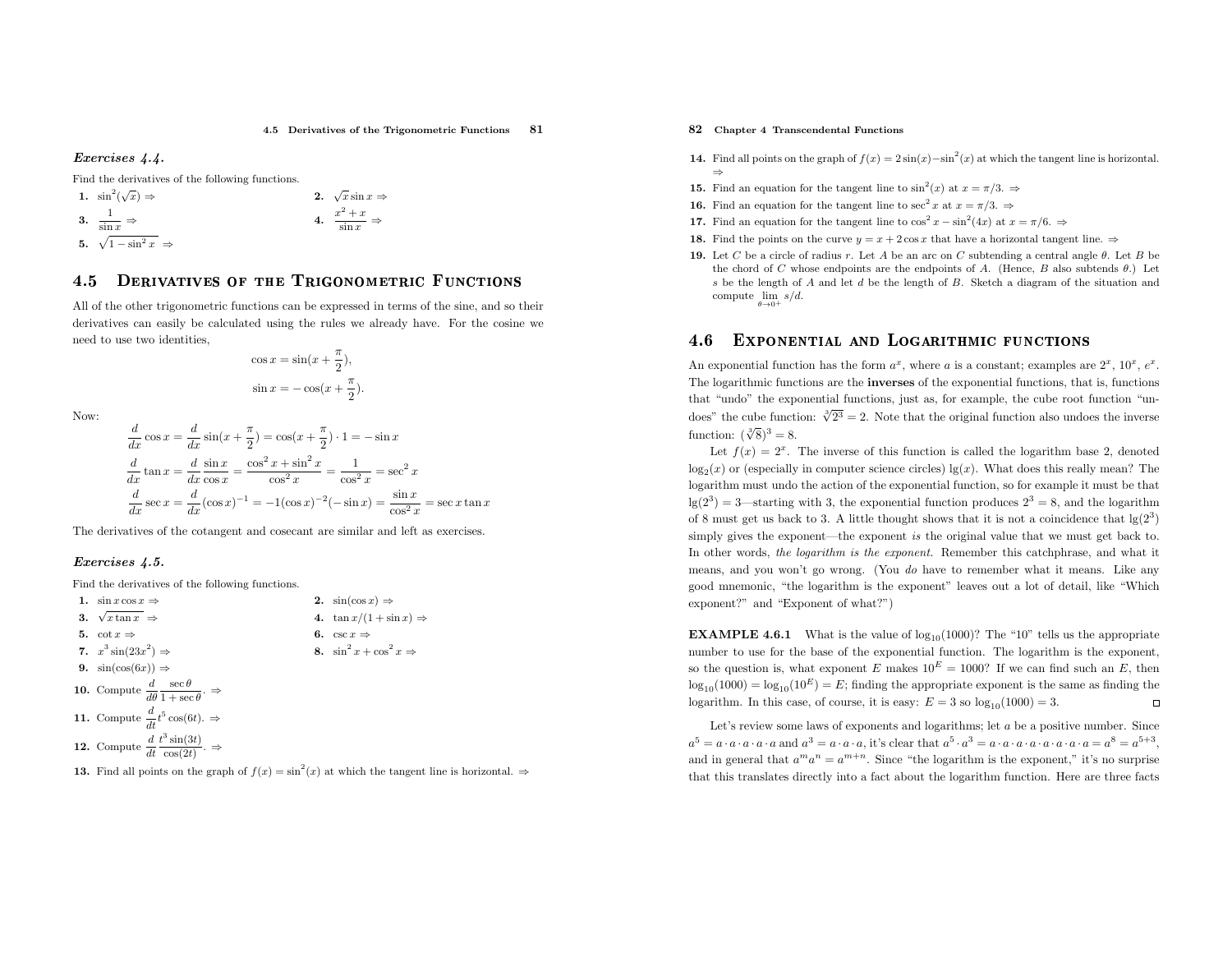### 4.6 Exponential and Logarithmic functions <sup>83</sup>

from the example:  $\log_a(a^5) = 5$ ,  $\log_a(a^3) = 3$ ,  $\log_a(a^8) = 8$ . So  $\log_a(a^5a^3) = \log_a(a^8) =$  $8 = 5 + 3 = \log_a(a^5) + \log_a(a^3)$ . Now let's make this a bit more general. Suppose A and B are two numbers,  $A = a^x$ , and  $B = a^y$ . Then  $\log_a(AB) = \log_a(a^x a^y) = \log_a(a^{x+y}) =$  $x + y = log<sub>a</sub>(A) + log<sub>a</sub>(B).$ 

Now consider  $(a^5)^3 = a^5 \cdot a^5 \cdot a^5 = a^{5+5+5} = a^{5\cdot 3} = a^{15}$ . Again it's clear that more generally  $(a^m)^n = a^{mn}$ , and again this gives us a fact about logarithms. If  $A = a^x$  then  $A^y = (a^x)^y = a^{xy}$ , so  $\log_a(A^y) = xy = y \log_a(A)$ —the exponent can be "pulled out in front."

We have cheated a bit in the previous two paragraphs. It is obvious that  $a^5 = a \cdot a \cdot a \cdot a \cdot a$ and  $a^3 = a \cdot a \cdot a$  and that the rest of the example follows; likewise for the second example. But when we consider an exponential function  $a^x$  we can't be limited to substituting integers for x. What does  $a^{2.5}$  or  $a^{-1.3}$  or  $a^{\pi}$  mean? And is it really true that  $a^{2.5}a^{-1.3}$  =  $a^{2.5-1.3}$ ? The answer to the first question is actually quite difficult, so we will evade it; the answer to the second question is "yes."

We'll evade the full answer to the hard question, but we have to know something about exponential functions. You need first to understand that since it's not "obvious" what  $2<sup>x</sup>$ should mean, we are really free to make it mean whatever we want, so long as we keep the behavior that is obvious, namely, when  $x$  is a positive integer. What else do we want to be true about  $2<sup>x</sup>$ ? We want the properties of the previous two paragraphs to be true for all exponents:  $2^{x}2^{y} = 2^{x+y}$  and  $(2^{x})^{y} = 2^{xy}$ .

After the positive integers, the next easiest number to understand is 0:  $2^0 = 1$ . You have presumably learned this fact in the past; why is it true? It is true precisely because we want  $2^a 2^b = 2^{a+b}$  to be true about the function  $2^x$ . We need it to be true that  $2^{0}2^{x} = 2^{0+x} = 2^{x}$ , and this only works if  $2^{0} = 1$ . The same argument implies that  $a^{0} = 1$ for any  $a$ .

The next easiest set of numbers to understand is the negative integers: for example,  $2^{-3} = 1/2^3$ . We know that whatever  $2^{-3}$  means it must be that  $2^{-3}2^3 = 2^{-3+3} = 2^0 = 1$ , which means that  $2^{-3}$  must be  $1/2^3$ . In fact, by the same argument, once we know what  $2^x$  means for some value of x,  $2^{-x}$  must be  $1/2^x$  and more generally  $a^{-x} = 1/a^x$ .

Next, consider an exponent  $1/q$ , where q is a positive integer. We want it to be true that  $(2^x)^y = 2^{xy}$ , so  $(2^{1/q})^q = 2$ . This means that  $2^{1/q}$  is a q-th root of 2,  $2^{1/q} = \sqrt[q]{2}$ . This is all we need to understand that  $2^{p/q} = (2^{1/q})^p = (\sqrt[q]{2})^p$  and  $a^{p/q} = (a^{1/q})^p = (\sqrt[q]{a})^p$ .

What's left is the hard part: what does  $2^x$  mean when x cannot be written as a fraction, like  $x = \sqrt{2}$  or  $x = \pi$ ? What we know so far is how to assign meaning to  $2^x$ 

## 84 Chapter <sup>4</sup> Transcendental Functions

whenever  $x = p/q$ ; if we were to graph this we'd see something like this:



But this is <sup>a</sup> poor <sup>p</sup>icture, because you can't see that the "curve" is really <sup>a</sup> whole lot of individual points, above the rational numbers on the x-axis. There are really a lot of "holes" in the curve, above  $x = \pi$ , for example. But (this is the hard part) it is possible to prove that the holes can be "filled in", and that the resulting function, called  $2<sup>x</sup>$ , really does have the properties we want, namely that  $2^{x}2^{y} = 2^{x+y}$  and  $(2^{x})^{y} = 2^{xy}$ .

### Exercises 4.6.

| 1. Expand $\log_{10}((x+45)^{7}(x-2))$ . $\Rightarrow$                                                       |
|--------------------------------------------------------------------------------------------------------------|
| 2. Expand $\log_2 \frac{x}{3x-5+(7/x)}$ . $\Rightarrow$                                                      |
| <b>3.</b> Write $\log_2 3x + 17 \log_2 (x-2) - 2 \log_2 (x^2 + 4x + 1)$ as a single logarithm. $\Rightarrow$ |
| 4. Solve $\log_2(1+\sqrt{x})=6$ for $x \Rightarrow$                                                          |
| <b>5.</b> Solve $2^{x^2} = 8$ for $x \Rightarrow$                                                            |
| <b>6.</b> Solve $\log_2(\log_3(x)) = 1$ for $x \Rightarrow$                                                  |
|                                                                                                              |

### 4.77 DERIVATIVES OF THE EXPONENTIAL AND LOGARITHMIC FUNCTIONS

As with the sine, we don't know anything about derivatives that allows us to compute the derivatives of the exponential and logarithmic functions without going back to basics. Let's do <sup>a</sup> little work with the definition again:

$$
\frac{d}{dx}a^x = \lim_{\Delta x \to 0} \frac{a^{x + \Delta x} - a^x}{\Delta x}
$$

$$
= \lim_{\Delta x \to 0} \frac{a^x a^{\Delta x} - a^x}{\Delta x}
$$

$$
= \lim_{\Delta x \to 0} a^x \frac{a^{\Delta x} - 1}{\Delta x}
$$

$$
= a^x \lim_{\Delta x \to 0} \frac{a^{\Delta x} - 1}{\Delta x}
$$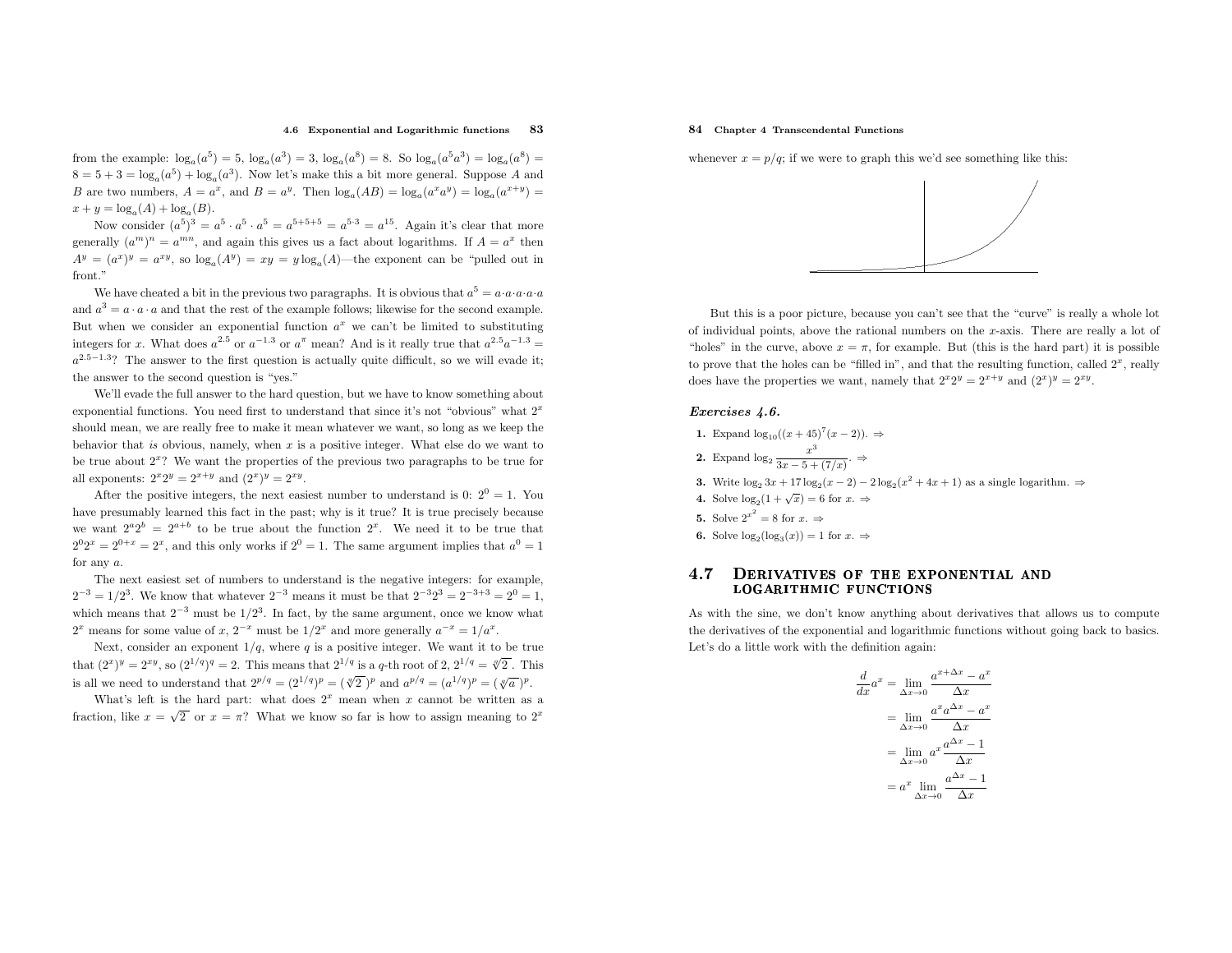### 4.7 Derivatives of the exponential and logarithmic functions <sup>85</sup>

There are two interesting things to note here: As in the case of the sine function we are left with a limit that involves  $\Delta x$  but not x, which means that whatever  $\lim_{\Delta x\to 0} (a^{\Delta x} - 1)/\Delta x$ is, we know that it is a number, that is, a constant. This means that  $a^x$  has a remarkable property: its derivative is <sup>a</sup> constant times itself.

We earlier remarked that the hardest limit we would compute is  $\lim_{x\to 0} \sin x/x = 1$ ; we now have <sup>a</sup> limit that is just <sup>a</sup> bit too hard to include here. In fact the hard part is to see that  $\lim_{\Delta x \to 0} (a)$  some fixed value? Yes it does, but we will not prove this fact.  $\frac{\Delta x}{x} - 1$ / $\Delta x$  even exists—does this fraction really get closer and closer to

We can look at some examples. Consider  $(2^x - 1)/x$  for some small values of x: 1, <sup>0</sup>.828427124, <sup>0</sup>.756828460, <sup>0</sup>.724061864, <sup>0</sup>.70838051, <sup>0</sup>.<sup>70070877</sup> when <sup>x</sup> is 1, <sup>1</sup>/2, <sup>1</sup>/4,  $1/8$ ,  $1/16$ ,  $1/32$ , respectively. It looks like this is settling in around 0.7, which turns out to be true (but the limit is not exactly 0.7). Consider next  $(3^x - 1)/x$ : 2, 1.464101616, <sup>1</sup>.264296052, <sup>1</sup>.177621520, <sup>1</sup>.13720773, <sup>1</sup>.11768854, at the same values of <sup>x</sup>. It turns out to be true that in the limit this is about <sup>1</sup>.1. Two examples don't establish <sup>a</sup> pattern, but if you do more examples you will find that the limit varies directly with the value of <sup>a</sup>: bigger  $a$ , bigger limit; smaller  $a$ , smaller limit. As we can already see, some of these limits will be less than 1 and some larger than 1. Somewhere between  $a = 2$  and  $a = 3$  the limit will be exactly 1; the value at which this happens is called  $e$ , so that

$$
\lim_{\Delta x \to 0} \frac{e^{\Delta x} - 1}{\Delta x} = 1.
$$

As you might guess from our two examples, e is closer to 3 than to 2, and in fact  $e \approx 2.718$ . Now we see that the function  $e^x$  has a truly remarkable property:

$$
\frac{d}{dx}e^x = \lim_{\Delta x \to 0} \frac{e^{x + \Delta x} - e^x}{\Delta x}
$$

$$
= \lim_{\Delta x \to 0} \frac{e^x e^{\Delta x} - e^x}{\Delta x}
$$

$$
= \lim_{\Delta x \to 0} e^x \frac{e^{\Delta x} - 1}{\Delta x}
$$

$$
= e^x \lim_{\Delta x \to 0} \frac{e^{\Delta x} - 1}{\Delta x}
$$

$$
= e^x
$$

That is,  $e^x$  is its own derivative, or in other words the slope of  $e^x$  is the same as its height, or the same as its second coordinate: The function  $f(x) = e^x$  goes through the point  $(z, e^z)$  and has slope  $e^z$  there, no matter what z is. It is sometimes convenient to express the function  $e^x$  without an exponent, since complicated exponents can be hard to read. In such cases we use  $\exp(x)$ , e.g.,  $\exp(1+x^2)$  instead of  $e^{1+x^2}$ .

## 86 Chapter <sup>4</sup> Transcendental Functions

What about the logarithm function? This too is hard, but as the cosine function was easier to do once the sine was done, so the logarithm is easier to do now that we knowthe derivative of the exponential function. Let's start with  $\log_e x$ , which as you probably know is often abbreviated  $\ln x$  and called the "natural logarithm" function.

Consider the relationship between the two functions, namely, that they are inverses, that one "undoes" the other. Graphically this means that they have the same grap<sup>h</sup> except that one is "flipped" or "reflected" through the line  $y = x$ , as shown in figure 4.7.1.



**Figure 4.7.1** The exponential and logarithm functions.

This means that the slopes of these two functions are closely related as well: For example, the slope of  $e^x$  is e at  $x = 1$ ; at the corresponding point on the  $\ln(x)$  curve, the slope must be  $1/e$ , because the "rise" and the "run" have been interchanged. Since the slope of  $e^x$  is e at the point  $(1, e)$ , the slope of  $\ln(x)$  is  $1/e$  at the point  $(e, 1)$ .



Figure 4.7.2 Slope of the exponential and logarithm functions.

More generally, we know that the slope of  $e^x$  is  $e^z$  at the point  $(z, e^z)$ , so the slope of  $ln(x)$  is  $1/e^z$  at  $(e^z, z)$ , as indicated in figure 4.7.2. In other words, the slope of  $ln x$  is the reciprocal of the first coordinate at any point; this means that the slope of  $\ln x$  at  $(x, \ln x)$ is  $1/x$ . The upshot is:

$$
\frac{d}{dx}\ln x = \frac{1}{x}.
$$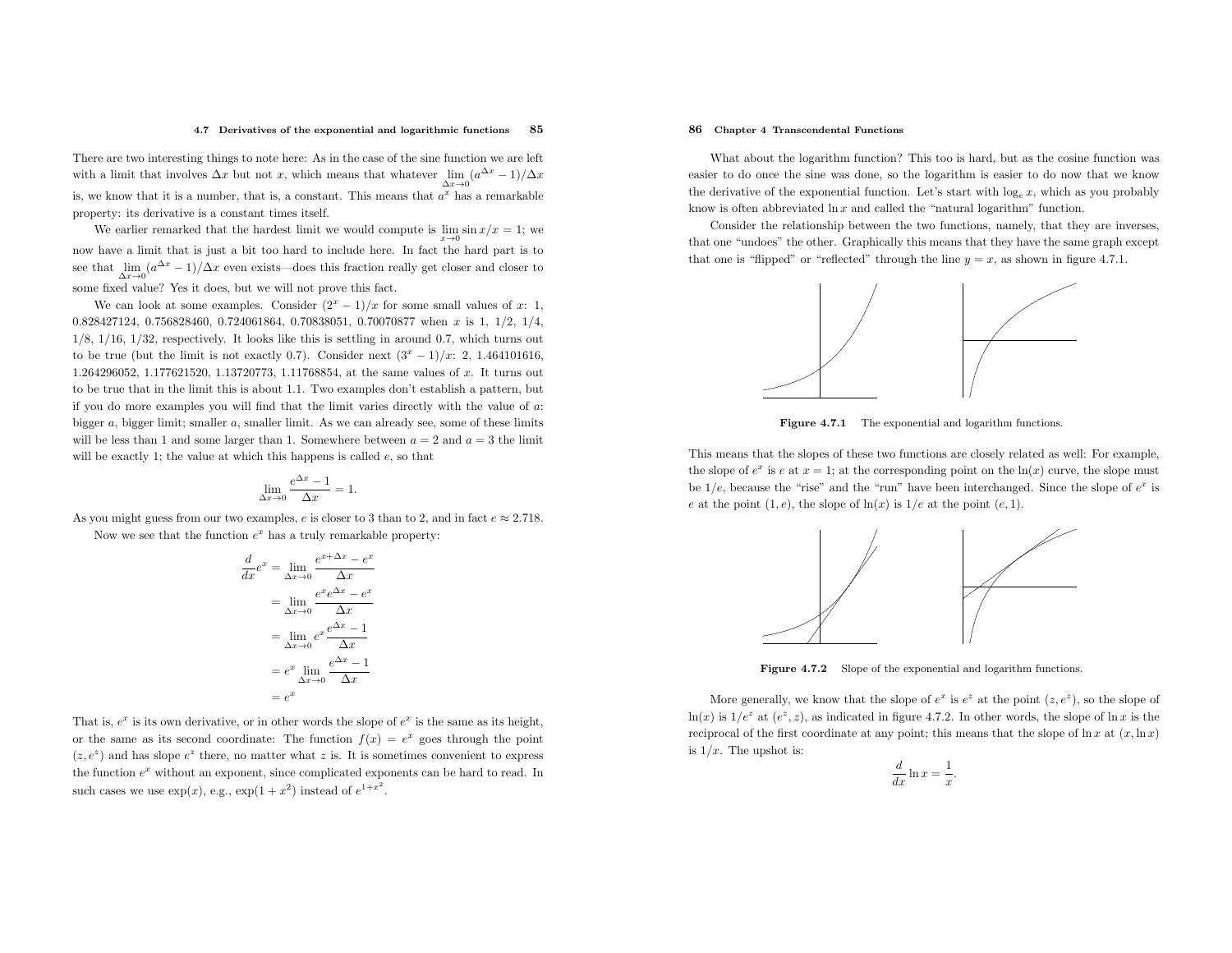### 4.7 Derivatives of the exponential and logarithmic functions <sup>87</sup>

We have discussed this from the point of view of the graphs, which is easy to understand but is not normally considered <sup>a</sup> rigorous proof—it is too easy to be led astray by <sup>p</sup>ictures that seem reasonable but that miss some hard point. It is possible to do this derivationwithout resorting to <sup>p</sup>ictures, and indeed we will see an alternate approac<sup>h</sup> soon.

Note that  $\ln x$  is defined only for  $x > 0$ . It is sometimes useful to consider the function ln |x|, a function defined for  $x \neq 0$ . When  $x < 0$ , ln  $|x| = \ln(-x)$  and

$$
\frac{d}{dx}\ln|x| = \frac{d}{dx}\ln(-x) = \frac{1}{-x}(-1) = \frac{1}{x}.
$$

Thus whether  $x$  is positive or negative, the derivative is the same.

What about the functions  $a^x$  and  $\log_a x$ ? We know that the derivative of  $a^x$  is some constant times  $a^x$  itself, but what constant? Remember that "the logarithm is the exponent" and you will see that  $a = e^{\ln a}$ . Then

$$
a^x = (e^{\ln a})^x = e^{x \ln a},
$$

and we can compute the derivative using the chain rule:

$$
\frac{d}{dx}a^x = \frac{d}{dx}(e^{\ln a})^x = \frac{d}{dx}e^{x\ln a} = (\ln a)e^{x\ln a} = (\ln a)a^x.
$$

The constant is simply ln <sup>a</sup>. Likewise we can compute the derivative of the logarithmfunction  $log_a x$ . Since

$$
x = e^{\ln x}
$$

we can take the logarithm base <sup>a</sup> of both sides to get

$$
\log_a(x) = \log_a(e^{\ln x}) = \ln x \log_a e.
$$

Then

$$
\frac{d}{dx}\log_a x = \frac{1}{x}\log_a e.
$$

This is <sup>a</sup> perfectly good answer, but we can improve it slightly. Since

$$
a = e^{\ln a}
$$
  

$$
\log_a(a) = \log_a(e^{\ln a}) = \ln a \log_a e
$$
  

$$
1 = \ln a \log_a e
$$
  

$$
\frac{1}{\ln a} = \log_a e,
$$

# 88 Chapter <sup>4</sup> Transcendental Functions

we can replace  $log_a e$  to get

$$
\frac{d}{dx}\log_a x = \frac{1}{x\ln a}.
$$

You may if you wish memorize the formulas

$$
\frac{d}{dx}a^x = (\ln a)a^x \text{ and } \frac{d}{dx}\log_a x = \frac{1}{x\ln a}.
$$

Because the "trick"  $a = e^{\ln a}$  is often useful, and sometimes essential, it may be better to remember the trick, not the formula.

**EXAMPLE 4.7.1** Compute the derivative of  $f(x) = 2^x$ .

$$
\frac{d}{dx}2^x = \frac{d}{dx}(e^{\ln 2})^x
$$

$$
= \frac{d}{dx}e^{x \ln 2}
$$

$$
= \left(\frac{d}{dx}x \ln 2\right)e^{x \ln 2}
$$

$$
= (\ln 2)e^{x \ln 2} = 2^x \ln 2
$$

 $\Box$ 

# **EXAMPLE 4.7.2** Compute the derivative of  $f(x) = 2^{x^2} = 2^{(x^2)}$ .

$$
\frac{d}{dx}2^{x^2} = \frac{d}{dx}e^{x^2 \ln 2}
$$
\n
$$
= \left(\frac{d}{dx}x^2 \ln 2\right) e^{x^2 \ln 2}
$$
\n
$$
= (2 \ln 2)xe^{x^2 \ln 2}
$$
\n
$$
= (2 \ln 2)x2^{x^2}
$$

**EXAMPLE 4.7.3** Compute the derivative of  $f(x) = x^x$ . At first this appears to be a new kind of function: it is not a constant power of  $x$ , and it does not seem to be an exponential function, since the base is not constant. But in fact it is no harder than the previous example.

$$
\frac{d}{dx}x^x = \frac{d}{dx}e^{x \ln x}
$$

$$
= \left(\frac{d}{dx}x \ln x\right)e^{x \ln x}
$$

$$
= (x\frac{1}{x} + \ln x)x^x
$$

$$
= (1 + \ln x)x^x
$$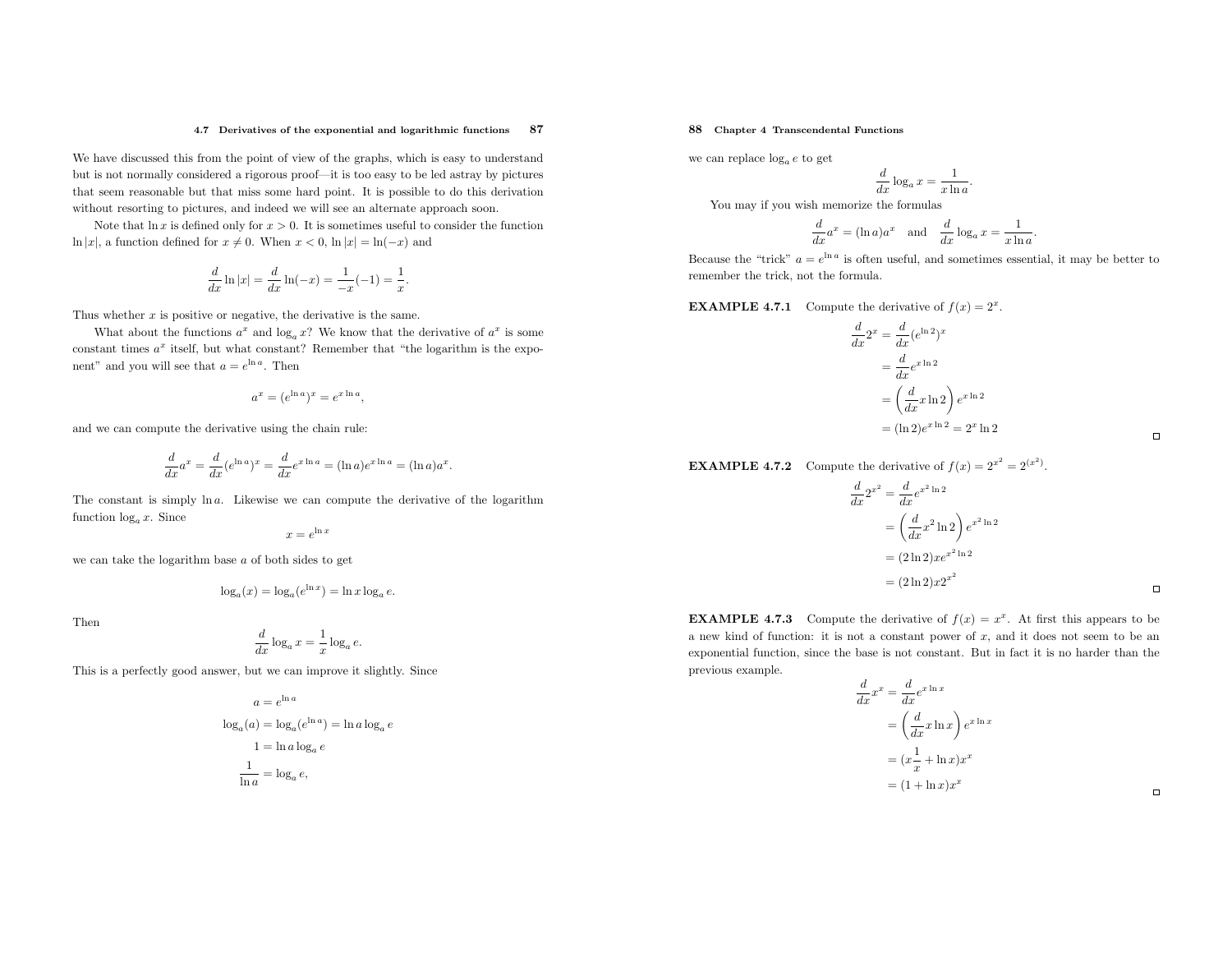### 4.8 Implicit Differentiation<sup>89</sup>

EXAMPLE 4.7.4 Recall that we have not justified the power rule except when the exponent is <sup>a</sup> positive or negative integer. We can use the exponential function to take care of other exponents.

$$
\frac{d}{dx}x^r = \frac{d}{dx}e^{r\ln x}
$$

$$
= \left(\frac{d}{dx}r\ln x\right)e^{r\ln x}
$$

$$
= (r\frac{1}{x})x^r
$$

$$
= rx^{r-1}
$$

 $\Box$ 

## Exercises 4.7.

In 1–19, find the derivatives of the functions.

| 1. $3^{x^2} \Rightarrow$                                | 2. $\frac{\sin x}{e^x} \Rightarrow$                 |
|---------------------------------------------------------|-----------------------------------------------------|
| 3. $(e^x)^2 \Rightarrow$                                | 4. $\sin(e^x) \Rightarrow$                          |
| 5. $e^{\sin x} \Rightarrow$                             | 6. $x^{\sin x} \Rightarrow$                         |
| 7. $x^3e^x \Rightarrow$                                 | 8. $x+2^x \Rightarrow$                              |
| <b>9.</b> $(1/3)^{x^2} \Rightarrow$                     | 10. $e^{4x}/x \Rightarrow$                          |
| 11. $\ln(x^3+3x) \Rightarrow$                           | 12. $\ln(\cos(x)) \Rightarrow$                      |
| 13. $\sqrt{\ln(x^2)}/x \Rightarrow$                     | 14. $\ln(\sec(x) + \tan(x)) \Rightarrow$            |
| 15. $x^{\cos(x)} \Rightarrow$                           | 16. $x \ln x \Rightarrow$                           |
| 17. $\ln(\ln(3x)) \Rightarrow$                          | 18. $\frac{1 + \ln(3x^2)}{1 + \ln(4x)} \Rightarrow$ |
| 19. $rac{x^8(x-23)^{1/2}}{27x^6(4x-6)^8}$ $\Rightarrow$ |                                                     |

- 20. Find the value of a so that the tangent line to  $y = \ln(x)$  at  $x = a$  is a line through the origin. Sketch the resulting situation.  $\Rightarrow$
- **21.** If  $f(x) = \ln(x^3 + 2)$  compute  $f'(e^{1/3})$ .  $\Rightarrow$

### 4.88 IMPLICIT DIFFERENTIATION

As we have seen, there is a close relationship between the derivatives of  $e^x$  and  $\ln x$  because these functions are inverses. Rather than relying on <sup>p</sup>ictures for our understanding, we would like to be able to exploit this relationship computationally. In fact this technique can help us find derivatives in many situations, not just when we seek the derivative of an inverse function.

# 90 Chapter <sup>4</sup> Transcendental Functions

We will begin by illustrating the technique to find what we already know, the derivative of ln x. Let's write  $y = \ln x$  and then  $x = e^{\ln x} = e^y$ , that is,  $x = e^y$ . We say that this equation defines the function  $y = \ln x$  implicitly because while it is not an explicit expression  $y = \ldots$ , it is true that if  $x = e^y$  then y is in fact the natural logarithm function. Now, for the time being, pretend that all we know of y is that  $x = e^y$ ; what can we say about derivatives? We can take the derivative of both sides of the equation:

$$
\frac{d}{dx}x = \frac{d}{dx}e^y
$$

Then using the chain rule on the right hand side:

$$
1 = \left(\frac{d}{dx}y\right)e^y = y'e^y.
$$

Then we can solve for  $y'$ :

$$
y' = \frac{1}{e^y} = \frac{1}{x}.
$$

There is one little difficulty here. To use the chain rule to compute  $d/dx(e^y) = y'e^y$  we need to know that the function  $y$  has a derivative. All we have shown is that  $if$  it has a derivative then that derivative must be  $1/x$ . When using this method we will always have to assume that the desired derivative exists, but fortunately this is <sup>a</sup> safe assumption for most such problems.

The example  $y = \ln x$  involved an inverse function defined implicitly, but other functions can be defined implicitly, and sometimes <sup>a</sup> single equation can be used to implicitlydefine more than one function. Here's a familiar example. The equation  $r^2 = x^2 + y^2$ describes a circle of radius r. The circle is not a function  $y = f(x)$  because for some values of  $x$  there are two corresponding values of  $y$ . If we want to work with a function, we can break the circle into two <sup>p</sup>ieces, the upper and lower semicircles, each of which is <sup>a</sup> function. Let's call these  $y = U(x)$  and  $y = L(x)$ ; in fact this is a fairly simple example, and it's possible to give explicit expressions for these:  $U(x) = \sqrt{r^2 - x^2}$  and  $L(x) = -\sqrt{r^2 - x^2}$ . But it's somewhat easier, and quite useful, to view both functions as <sup>g</sup>iven implicitly by $r^2 = x^2 + y^2$ : both  $r^2 = x^2 + U(x)^2$  and  $r^2 = x^2 + L(x)^2$  are true, and we can think of  $r^2 = x^2 + y^2$  as defining both  $U(x)$  and  $L(x)$ .

Now we can take the derivative of both sides as before, remembering that  $y$  is not simply a variable but a function—in this case, y is either  $U(x)$  or  $L(x)$  but we're not yet specifying which one. When we take the derivative we just have to remember to apply the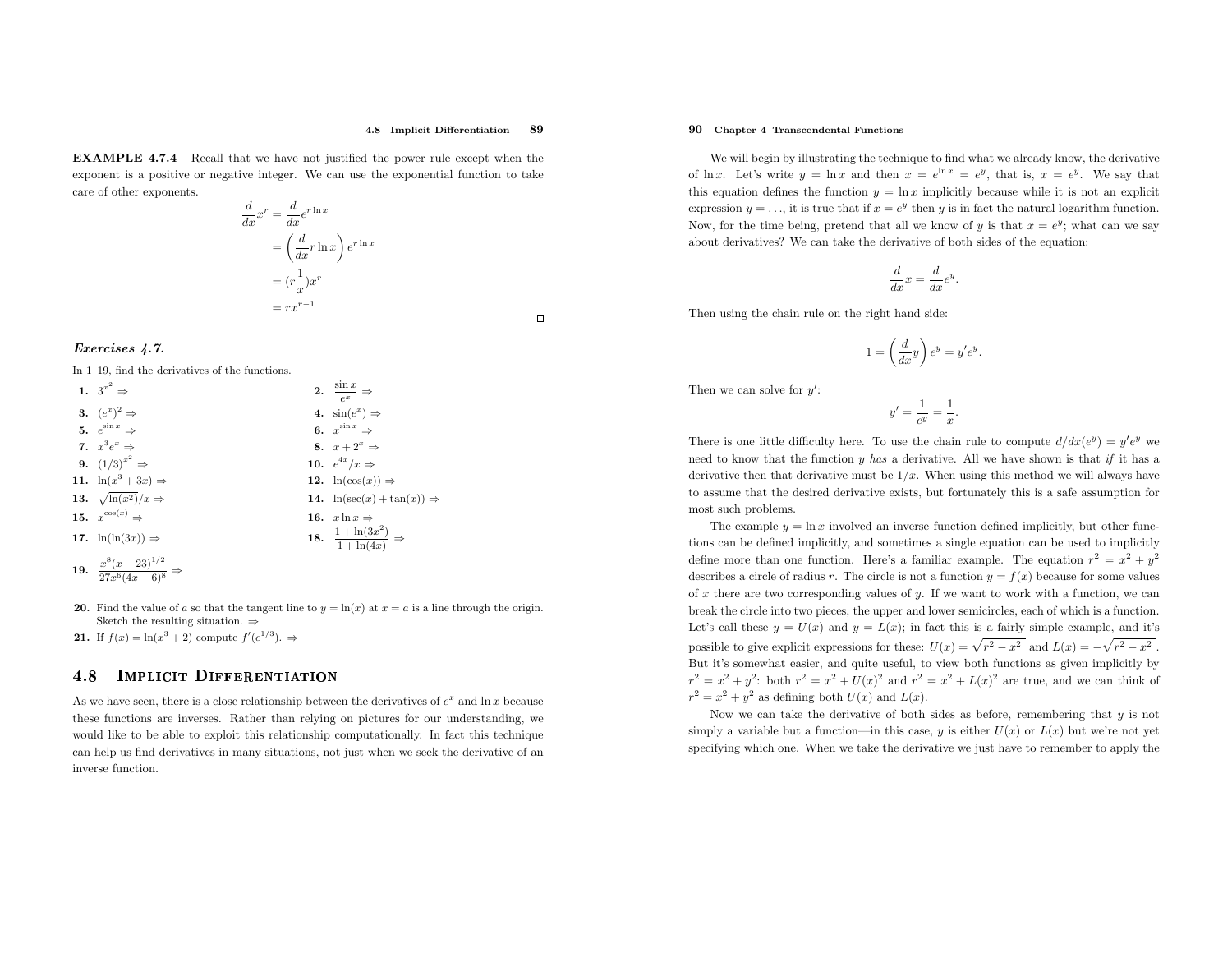### 4.8 Implicit Differentiation<sup>91</sup>

chain rule where <sup>y</sup> appears.

$$
\frac{d}{dx}r^2 = \frac{d}{dx}(x^2 + y^2)
$$

$$
0 = 2x + 2yy'
$$

$$
y' = \frac{-2x}{2y} = -\frac{x}{y}
$$

Now we have an expression for  $y'$ , but it contains y as well as x. This means that if we want to compute  $y'$  for some particular value of x we'll have to know or compute y at that value of x as well. It is at this point that we will need to know whether y is  $U(x)$  or  $L(x)$ . Occasionally it will turn out that we can avoid explicit use of  $U(x)$  or  $L(x)$  by the nature of the problem.

**EXAMPLE 4.8.1** Find the slope of the circle  $4 = x^2 + y^2$  at the point  $(1, -\sqrt{3})$ . Since we know both the  $x$  and  $y$  coordinates of the point of interest, we do not need to explicitly recognize that this point is on  $L(x)$ , and we do not need to use  $L(x)$  to compute y—but we could. Using the calculation of  $y'$  from above,

$$
y' = -\frac{x}{y} = -\frac{1}{-\sqrt{3}} = \frac{1}{\sqrt{3}}.
$$

It is instructive to compare this approac<sup>h</sup> to others.

We might have recognized at the start that  $(1, -\sqrt{3})$  is on the function  $y = L(x) =$  $-\sqrt{4-x^2}$ . We could then take the derivative of  $L(x)$ , using the power rule and the chain rule, to get

$$
L'(x) = -\frac{1}{2}(4 - x^2)^{-1/2}(-2x) = \frac{x}{\sqrt{4 - x^2}}.
$$

Then we could compute  $L'(1) = 1/\sqrt{3}$  by substituting  $x = 1$ .

Alternately, we could realize that the point is on  $L(x)$ , but use the fact that  $y' = -x/y$ . Since the point is on  $L(x)$  we can replace y by  $L(x)$  to get

$$
y' = -\frac{x}{L(x)} = \frac{x}{\sqrt{4 - x^2}},
$$

without computing the derivative of  $L(x)$  explicitly. Then we substitute  $x = 1$  and get the same answer as before.

In the case of the circle it is possible to find the functions  $U(x)$  and  $L(x)$  explicitly, but there are potential advantages to using implicit differentiation anyway. In some cases it is more difficult or impossible to find an explicit formula for  $y$  and implicit differentiation is the only way to find the derivative.

## 92 Chapter <sup>4</sup> Transcendental Functions

**EXAMPLE 4.8.2** Find the derivative of any function defined implicitly by  $yx^2 + e^y = x$ . We treat  $y$  as an unspecified function and use the chain rule:

$$
\frac{d}{dx}(yx^2 + e^y) = \frac{d}{dx}x
$$

$$
(y \cdot 2x + y' \cdot x^2) + y'e^y = 1
$$

$$
y'x^2 + y'e^y = 1 - 2xy
$$

$$
y'(x^2 + e^y) = 1 - 2xy
$$

$$
y' = \frac{1 - 2xy}{x^2 + e^y}
$$

You might think that the step in which we solve for  $y'$  could sometimes be difficult after all, we're using implicit differentiation here because we can't solve the equation $yx^2 + e^y = x$  for y, so maybe after taking the derivative we get something that is hard to solve for  $y'$ . In fact, this never happens. All occurrences of  $y'$  come from applying the chain rule, and whenever the chain rule is used it deposits <sup>a</sup> single <sup>y</sup>′ multiplied by some other expression. So it will always be possible to group the terms containing  $y'$  together and factor out the <sup>y</sup>′, just as in the previous example. If you ever get anything more difficult you have made <sup>a</sup> mistake and should fix it before trying to continue.

It is sometimes the case that <sup>a</sup> situation leads naturally to an equation that defines <sup>a</sup> function implicitly.

**EXAMPLE 4.8.3** Consider all the points  $(x, y)$  that have the property that the distance from  $(x, y)$  to  $(x_1, y_1)$  plus the distance from  $(x, y)$  to  $(x_2, y_2)$  is 2a (a is some constant). These points form an ellipse, which like <sup>a</sup> circle is not <sup>a</sup> function but can viewed as two functions pasted together. Because we know how to write down the distance between two points, we can write down an implicit equation for the ellipse:

$$
\sqrt{(x-x_1)^2 + (y-y_1)^2} + \sqrt{(x-x_2)^2 + (y-y_2)^2} = 2a.
$$

Then we can use implicit differentiation to find the slope of the ellipse at any point, though $\Box$ the computation is rather messy.

EXAMPLE 4.8.4 We have already justified the power rule by using the exponential function, but we could also do it for rational exponents by using implicit differentiation. Suppose that  $y = x^{m/n}$ , where m and n are positive integers. We can write this implicitly as  $y^n = x^m$ , then because we justified the power rule for integers, we can take the derivative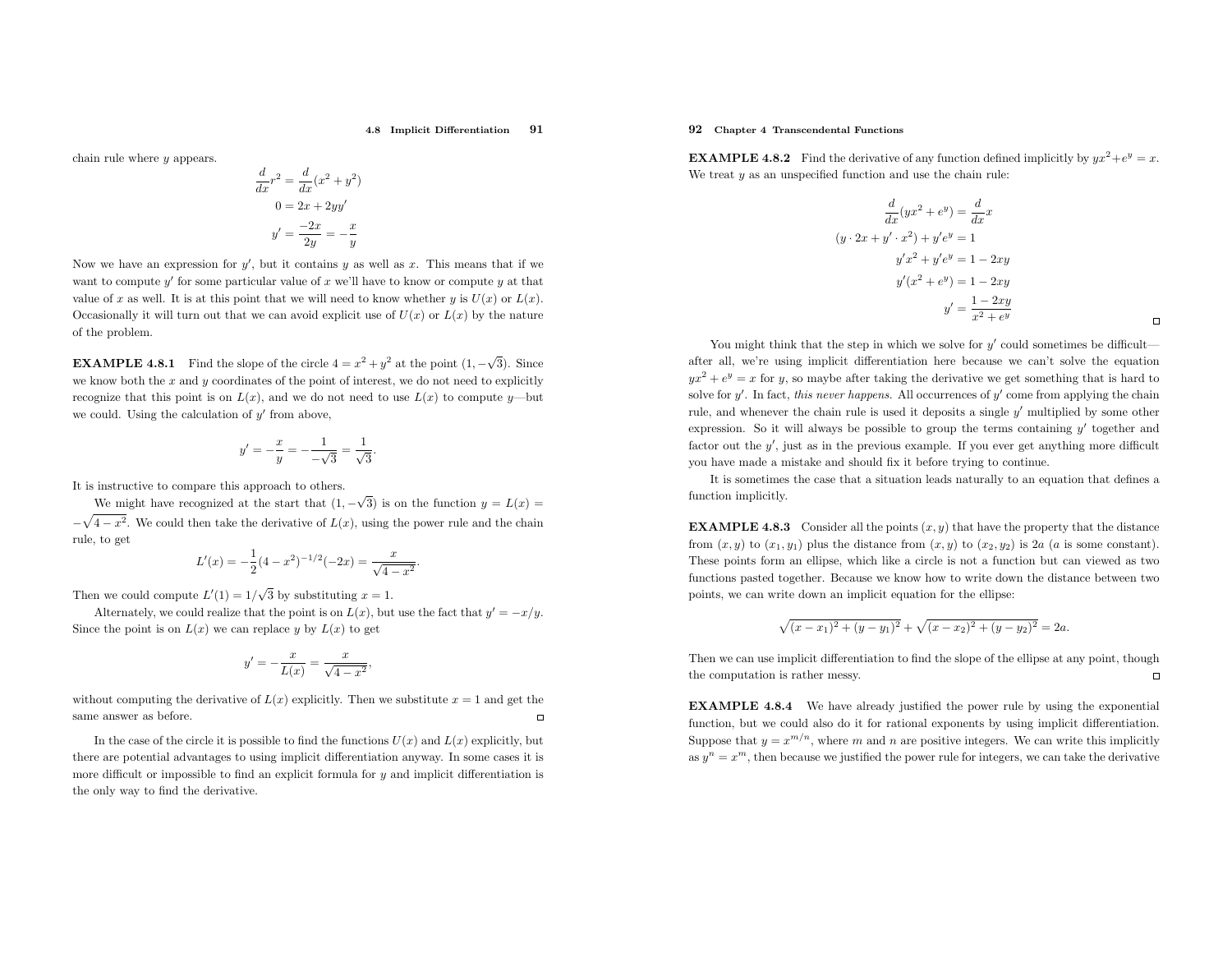of each side:

$$
ny^{n-1}y' = mx^{m-1}
$$
  
\n
$$
y' = \frac{m}{n} \frac{x^{m-1}}{y^{n-1}}
$$
  
\n
$$
y' = \frac{m}{n} \frac{x^{m-1}}{(x^{m/n})^{n-1}}
$$
  
\n
$$
y' = \frac{m}{n} x^{m-1-(m/n)(n-1)}
$$
  
\n
$$
y' = \frac{m}{n} x^{m-1-m+(m/n)}
$$
  
\n
$$
y' = \frac{m}{n} x^{(m/n)-1}
$$

 $m-1$ 

## Exercises 4.8.

In exercises 1–8, find a formula for the derivative  $y'$  at the point  $(x, y)$ :

- 1.  $y^2 = 1 + x^2 \Rightarrow$
- 2.  $x^2 + xy + y^2 = 7 \Rightarrow$
- 3.  $x^3 + xy^2 = y^3 + yx^2 \Rightarrow$
- 4.  $4\cos x \sin y = 1 \Rightarrow$ 5.  $\sqrt{x} + \sqrt{y} = 9 \Rightarrow$
- 6.  $\tan(x/y) = x + y \Rightarrow$
- 7.  $\sin(x+y) = xy \Rightarrow$

$$
8. \ \frac{1}{x} + \frac{1}{y} = 7 \Rightarrow
$$

- 9. <sup>A</sup> hyperbola passing through (8, 6) consists of all points whose distance from the origin is <sup>a</sup> constant more than its distance from the point (5,2). Find the slope of the tangent line tothe hyperbola at  $(8,6)$ .  $\Rightarrow$
- **10.** Compute  $y'$  for the ellipse of example 4.8.3.
- 11. If  $y = \log_a x$  then  $a^y = x$ . Use implicit differentiation to find y'.
- **12.** The graph of the equation  $x^2 xy + y^2 = 9$  is an ellipse. Find the lines tangent to this curve at the two points where it intersects the x-axis. Show that these lines are parallel.  $\Rightarrow$
- **13.** Repeat the previous problem for the points at which the ellipse intersects the y-axis.  $\Rightarrow$
- 14. Find the points on the ellipse from the previous two problems where the slope is horizontal and where it is vertical.  $\Rightarrow$
- 15. Find an equation for the tangent line to  $x^4 = y^2 + x^2$  at  $(2, \sqrt{12})$ . (This curve is the **kampyle** of Eudoxus.) <sup>⇒</sup>
- **16.** Find an equation for the tangent line to  $x^{2/3} + y^{2/3} = a^{2/3}$  at a point  $(x_1, y_1)$  on the curve, with  $x_1 \neq 0$  and  $y_1 \neq 0$ . (This curve is an **astroid**.)  $\Rightarrow$
- 17. Find an equation for the tangent line to  $(x^2 + y^2)^2 = x^2 y^2$  at a point  $(x_1, y_1)$  on the curve, when  $y_1 \neq 0$ . (This curve is a **lemniscate**.)  $\Rightarrow$

## 94 Chapter <sup>4</sup> Transcendental Functions

Definition. Two curves are **orthogonal** if at each point of intersection, the angle between their tangent lines is  $\pi/2$ . Two families of curves, A and B, are **orthogonal trajectories** of each the state of each the state of each the state of each the state of each the state of each the state of each the state o other if given any curve C in A and any curve D in B the curves C and D are orthogonal. For example, the family of horizontal lines in the <sup>p</sup>lane is orthogonal to the family of vertical lines inthe <sup>p</sup>lane.

- **18.** Show that  $x^2 y^2 = 5$  is orthogonal to  $4x^2 + 9y^2 = 72$ . (Hint: You need to find the Show that  $x - y = 3$  is orthogonal to  $4x + 9y = 72$ . (Hint: You heed to find the intersection points of the two curves and then show that the product of the derivatives at each intersection point is <sup>−</sup>1.)
- 19. Show that  $x^2 + y^2 = r^2$  is orthogonal to  $y = mx$ . Conclude that the family of circles centered Show that  $x + y = r$  is orthogonal to  $y = mx$ . Conclude that the family of circles centered at the origin is an orthogonal trajectory of the family of lines that pass through the origin.

Note that there is a technical issue when  $m = 0$ . The circles fail to be differentiable<br>that great the gastic Harmour the circles are extheneed to the gastic Evalpin why when they cross the x-axis. However, the circles are orthogonal to the  $x$ -axis. Explain why. Likewise, the vertical line through the origin requires <sup>a</sup> separate argument.

- 20. For  $k \neq 0$  and  $c \neq 0$  show that  $y^2 x^2 = k$  is orthogonal to  $yx = c$ . In the case where k and c are both zero, the curves intersect at the origin. Are the curves  $y^2 - x^2 = 0$  and  $yx = 0$ orthogonal to each other?
- 21. Suppose that  $m \neq 0$ . Show that the family of curves  $\{y = mx + b \mid b \in \mathbb{R}\}$  is orthogonal to the family of curves  $\{y = -(x/m) + c \mid c \in \mathbb{R}\}.$

### 4.99 INVERSE TRIGONOMETRIC FUNCTIONS

The trigonometric functions frequently arise in problems, and often it is necessary to invert the functions, for example, to find an angle with <sup>a</sup> specified sine. Of course, there are many angles with the same sine, so the sine function doesn't actually have an inverse that reliably "undoes" the sine function. If you know that  $\sin x = 0.5$ , you can't reverse this to discover x, that is, you can't solve for x, as there are infinitely many angles with sine <sup>0</sup>.5. Nevertheless, it is useful to have something like an inverse to the sine, however imperfect. The usual approac<sup>h</sup> is to <sup>p</sup>ick out some collection of angles that produce all possible values of the sine exactly once. If we "discard" all other angles, the resulting function does have <sup>a</sup> proper inverse.

The sine takes on all values between  $-1$  and 1 exactly once on the interval  $[-\pi/2, \pi/2]$ . If we truncate the sine, keeping only the interval  $[-\pi/2, \pi/2]$ , as shown in figure 4.9.1, then this truncated sine has an inverse function. We call this the inverse sine or the arcsine, and write  $y = \arcsin(x)$ .

Recall that <sup>a</sup> function and its inverse undo each other in either order, for example,  $(\sqrt[3]{x})^3 = x$  and  $\sqrt[3]{x^3} = x$ . This does not work with the sine and the "inverse sine" because the inverse sine is the inverse of the truncated sine function, not the real sine function. It is true that  $sin(arcsin(x)) = x$ , that is, the sine undoes the arcsine. It is not true that the arcsine undoes the sine, for example,  $\sin(5\pi/6) = 1/2$  and  $\arcsin(1/2) = \pi/6$ , so doing first the sine then the arcsine does not get us back where we started. This is because  $5\pi/6$ 

 $\Box$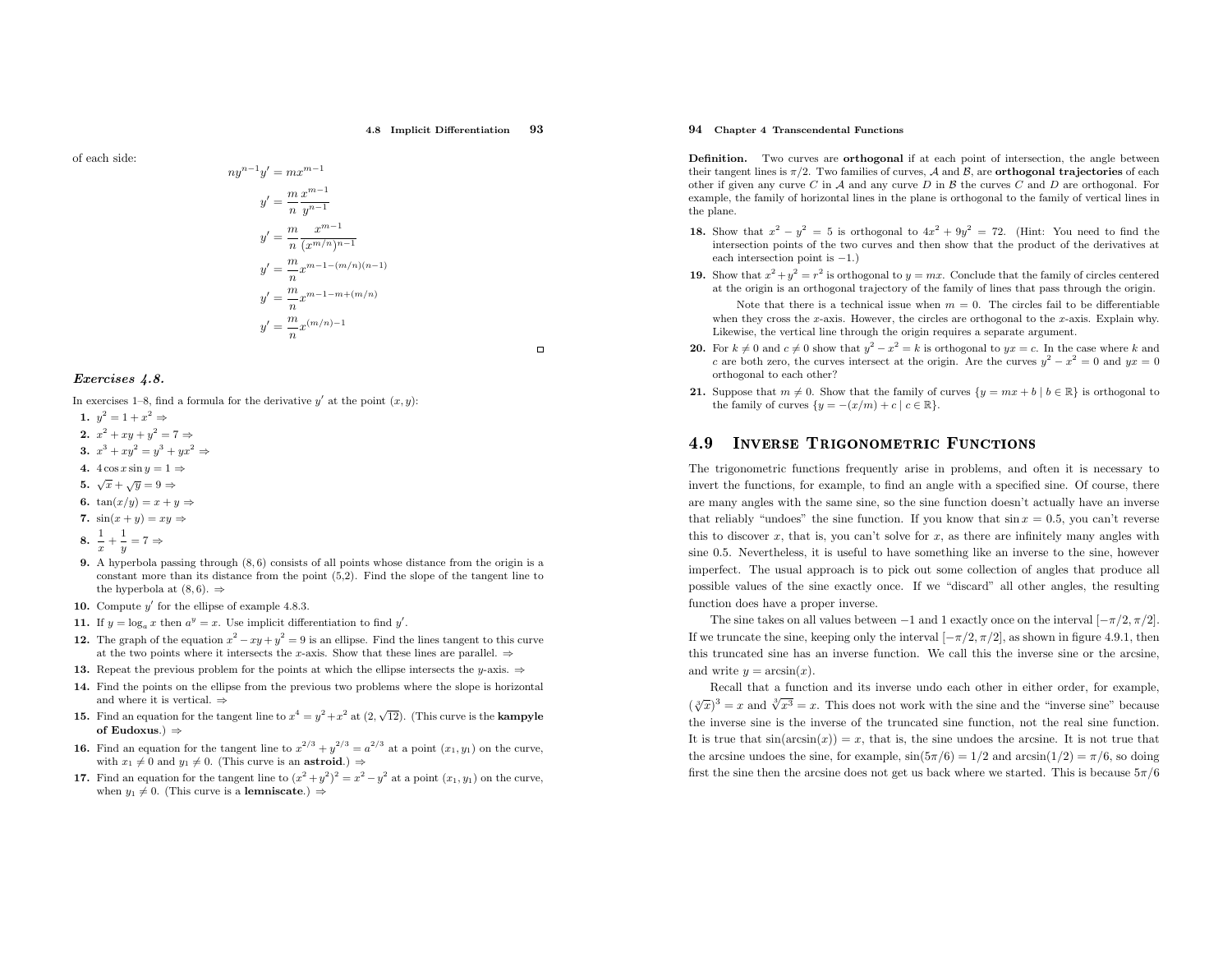4.9 Inverse Trigonometric Functions <sup>95</sup>



Figure 4.9.1 The sine, the truncated sine, the inverse sine.

is not in the domain of the truncated sine. If we start with an angle between  $-\pi/2$  and  $\pi/2$  then the arcsine does reverse the sine:  $\sin(\pi/6) = 1/2$  and  $\arcsin(1/2) = \pi/6$ .

What is the derivative of the arcsine? Since this is an inverse function, we can discover the derivative by using implicit differentiation. Suppose  $y = \arcsin(x)$ . Then

$$
\sin(y) = \sin(\arcsin(x)) = x.
$$

Now taking the derivative of both sides, we get

$$
y' \cos y = 1
$$

$$
y' = \frac{1}{\cos y}
$$

As we expect when using implicit differentiation, <sup>y</sup> appears on the right hand side here. We would certainly prefer to have  $y'$  written in terms of x, and as in the case of  $\ln x$  we can actually do that here. Since  $\sin^2 y + \cos^2 y = 1$ ,  $\cos^2 y = 1 - \sin^2 y = 1 - x^2$ . So  $\cos y = \pm \sqrt{1 - x^2}$ , but which is it—plus or minus? It could in general be either, but this isn't "in general": since  $y = \arcsin(x)$  we know that  $-\pi/2 \le y \le \pi/2$ , and the cosine of an angle in this interval is always positive. Thus  $\cos y = \sqrt{1 - x^2}$  and

$$
\frac{d}{dx}\arcsin(x) = \frac{1}{\sqrt{1-x^2}}.
$$

Note that this agrees with figure 4.9.1: the grap<sup>h</sup> of the arcsine has positive slope everywhere.

We can do something similar for the cosine. As with the sine, we must first truncate the cosine so that it can be inverted, as shown in figure 4.9.2. Then we use implicit

# 96 Chapter <sup>4</sup> Transcendental Functions



Figure 4.9.2 The truncated cosine, the inverse cosine.

differentiation to find that

$$
\frac{d}{dx}\arccos(x) = \frac{-1}{\sqrt{1-x^2}}.
$$

Note that the truncated cosine uses <sup>a</sup> different interval than the truncated sine, so that if  $y = \arccos(x)$  we know that  $0 \le y \le \pi$ . The computation of the derivative of the arccosine is left as an exercise.

Finally we look at the tangent; the other trigonometric functions also have "partial inverses" but the sine, cosine and tangent are enoug<sup>h</sup> for most purposes. The tangent, truncated tangent and inverse tangent are shown in figure 4.9.3; the derivative of the arctangent is left as an exercise.



**Figure 4.9.3** The tangent, the truncated tangent, the inverse tangent.

### Exercises 4.9.

\n- **1.** Show that the derivative of 
$$
\arccos x
$$
 is  $-\frac{1}{\sqrt{1-x^2}}$
\n- **2.** Show that the derivative of  $\arctan x$  is  $\frac{1}{1+x^2}$ .
\n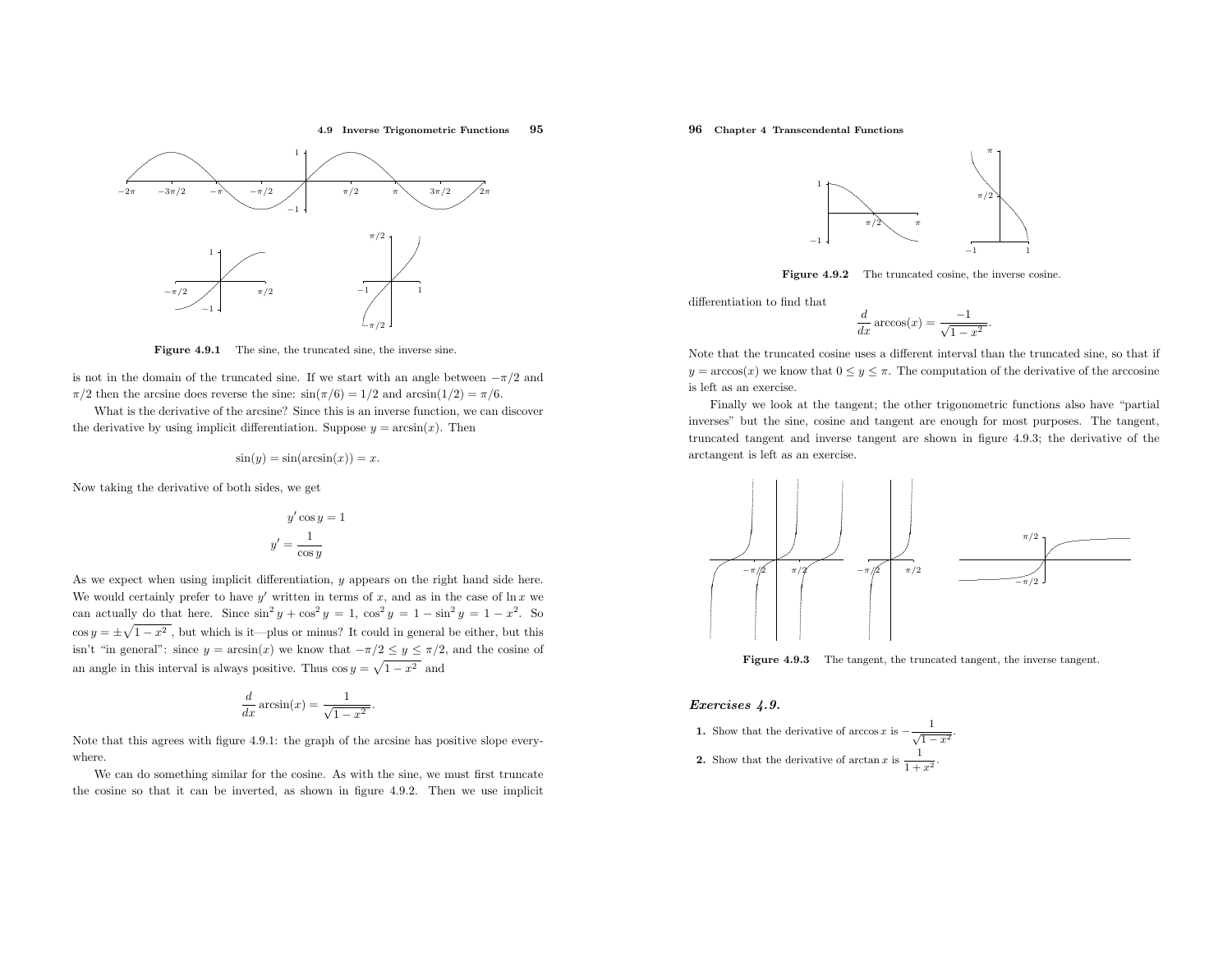#### 4.10 Limits revisited<sup>97</sup>

- **3.** The inverse of cot is usually defined so that the range of arccot is  $(0, \pi)$ . Sketch the graph of  $y = \operatorname{arccot} x$ . In the process you will make it clear what the domain of arccot is. Find the derivative of the arccotangent. ⇒
- 4. Show that  $\arccot x + \arctan x = \pi/2$ .
- **5.** Find the derivative of  $arcsin(x^2)$ .  $\Rightarrow$
- **6.** Find the derivative of  $arctan(e^x)$ .  $\Rightarrow$
- 7. Find the derivative of  $arccos(\sin x^3) \Rightarrow$
- **8.** Find the derivative of  $ln((\arcsin x)^2) \Rightarrow$
- **9.** Find the derivative of arccos  $e^x \Rightarrow$
- **10.** Find the derivative of arcsin  $x + \arccos x \Rightarrow$
- 11. Find the derivative of  $\log_5(\arctan(x^x)) \Rightarrow$

### 4.10Limits revisited

We have defined and used the concept of limit, primarily in our development of the derivative. Recall that  $\lim_{x\to a} f(x) = L$  is true if, in a precise sense,  $f(x)$  gets closer and closer to  $L$  as  $x$  gets closer and closer to  $a$ . While some limits are easy to see, others take some ingenuity; in particular, the limits that define derivatives are always difficult on their face, since in

$$
\lim_{\Delta x \to 0} \frac{f(x + \Delta x) - f(x)}{\Delta x}
$$

both the numerator and denominator approac<sup>h</sup> zero. Typically this difficulty can be resolved when  $f$  is a "nice" function and we are trying to compute a derivative. Occasionally such limits are interesting for other reasons, and the limit of <sup>a</sup> fraction in which both numerator and denominator approac<sup>h</sup> zero can be difficult to analyze. Now that we have the derivative available, there is another technique that can sometimes be helpful in suchcircumstances.

Before we introduce the technique, we will also expand our concept of limit, in two ways. When the limit of  $f(x)$  as x approaches a does not exist, it may be useful to note in what way it does not exist. We have already talked about one such case: one-sided limits. Another case is when "f goes to infinity". We also will occasionally want to know what happens to  $f$  when  $x$  "goes to infinity".

**EXAMPLE 4.10.1** What happens to  $1/x$  as x goes to 0? From the right,  $1/x$  gets bigger and bigger, or goes to infinity. From the left it goes to negative infinity.  $\Box$ 

**EXAMPLE 4.10.2** What happens to the function  $cos(1/x)$  as x goes to infinity? It seems clear that as x gets larger and larger,  $1/x$  gets closer and closer to zero, so  $cos(1/x)$ should be getting closer and closer to  $cos(0) = 1$ .

## 98 Chapter <sup>4</sup> Transcendental Functions

As with ordinary limits, these concepts can be made precise. Roughly, we want  $\lim_{x\to a} f(x) = \infty$  to mean that we can make  $f(x)$  arbitrarily large by making x close enough to a, and  $\lim_{x\to\infty} f(x) = L$  should mean we can make  $f(x)$  as close as we want to L by making  $x$  large enough. Compare this definition to the definition of limit in section 2.3, definition 2.3.2.

**DEFINITION 4.10.3** If f is a function, we say that  $\lim_{x \to a} f(x) = \infty$  if for every  $N > 0$ there is a  $\delta > 0$  such that whenever  $|x - a| < \delta$ ,  $f(x) > N$ . We can extend this in the obvious ways to define  $\lim_{x\to a} f(x) = -\infty$ ,  $\lim_{x\to a^{-}} f(x) = \pm \infty$ , and  $\lim_{x\to a^{+}} f(x) = \pm \infty$ .

**DEFINITION 4.10.4** Limit at infinity If f is a function, we say that  $\lim_{x\to\infty} f(x) =$ L if for every  $\epsilon > 0$  there is an  $N > 0$  so that whenever  $x > N$ ,  $|f(x) - L| < \epsilon$ . We may similarly define  $\lim_{x\to -\infty}f(x) = L$ , and using the idea of the previous definition, we may  $x \rightarrow -\infty$  $\Box$ define  $\lim_{x \to \pm \infty} f(x) = \pm \infty$ .

 We include these definitions for completeness, but we will not explore them in detail. Suffice it to say that such limits behave in much the same way that ordinary limits do; inparticular there are some analogs of theorem 2.3.6.

Now consider this limit:

$$
\lim_{x \to \pi} \frac{x^2 - \pi^2}{\sin x}.
$$

As x approaches  $\pi$ , both the numerator and denominator approach zero, so it is not obvious what, if anything, the quotient approaches. We can often compute such limits byapplication of the following theorem.

**THEOREM 4.10.5** L'Hôpital's Rule For "sufficiently nice" functions  $f(x)$  and  $g(x)$ , if  $\lim_{x\to a} f(x) = 0 = \lim_{x\to a} g(x)$  or both  $\lim_{x\to a} f(x) = \pm \infty$  and  $\lim_{x\to a} g(x) = \pm \infty$ , and if  $\lim_{x\to a}\frac{f'(x)}{g'(x)}$  exists, then  $\lim_{x\to a}\frac{f(x)}{g(x)}=\lim_{x\to a}\frac{f'(x)}{g'(x)}$ " $x \to \infty$ " or " $x \to -\infty$ ".  $\frac{f'(x)}{g'(x)}$  exists, then  $\lim_{x\to a} \frac{f(x)}{g(x)} = \lim_{x\to a} \frac{f'(x)}{g'(x)}$ . This remains true if " $x \to a$ " is replaced by

This theorem is somewhat difficult to prove, in part because it incorporates so many different possibilities, so we will not prove it here. We also will not need to worry about the precise definition of "sufficiently nice", as the functions we encounter will be suitable.

**EXAMPLE 4.10.6** Compute 
$$
\lim_{x \to \pi} \frac{x^2 - \pi^2}{\sin x}
$$
 in two ways.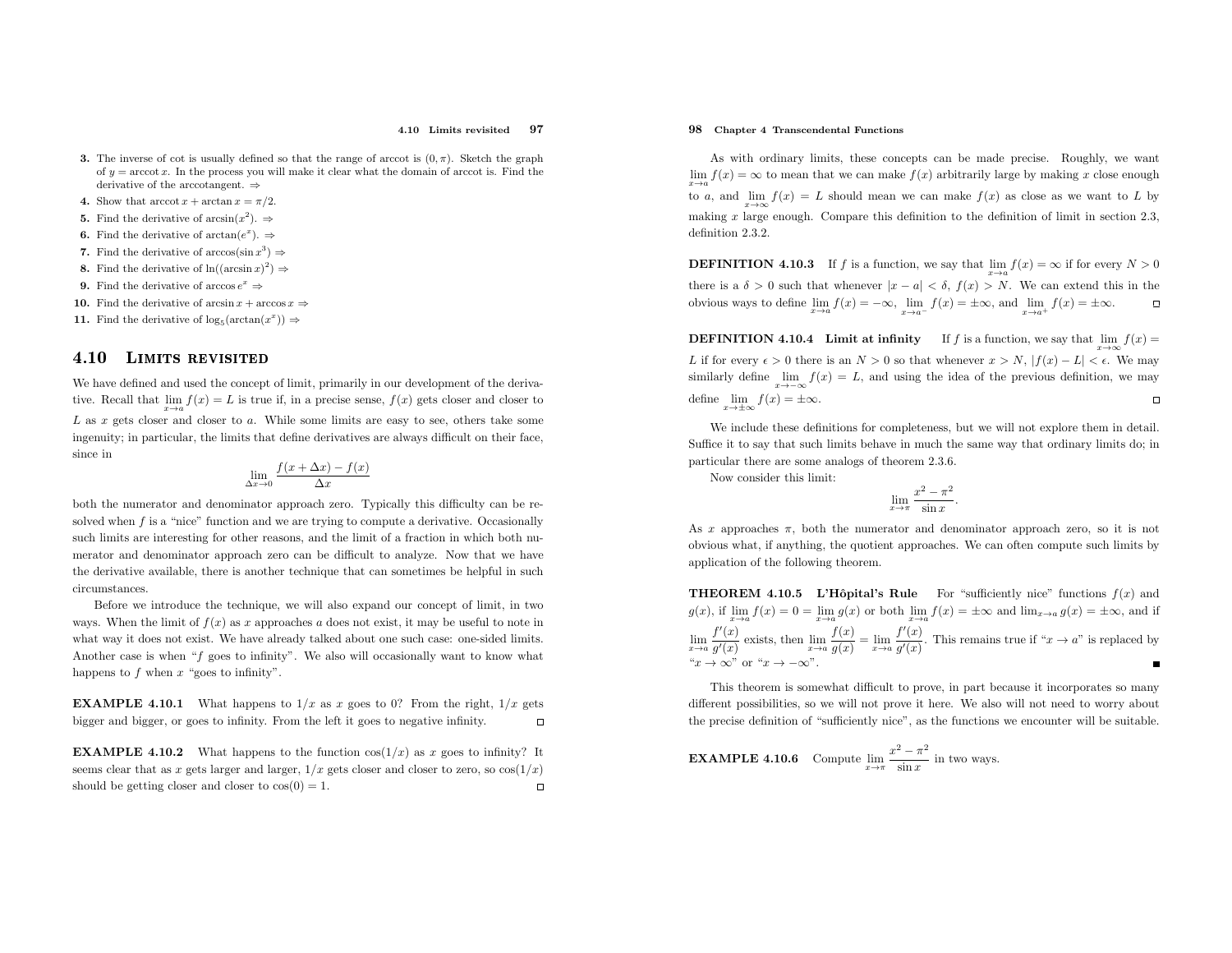### 4.10 Limits revisited<sup>99</sup>

First we use L'Hôpital's Rule: Since the numerator and denominator both approach zero,

$$
\lim_{x \to \pi} \frac{x^2 - \pi^2}{\sin x} = \lim_{x \to \pi} \frac{2x}{\cos x},
$$

 provided the latter exists. But in fact this is an easy limit, since the denominator nowapproaches<sup>−</sup>1, so

$$
\lim_{x \to \pi} \frac{x^2 - \pi^2}{\sin x} = \frac{2\pi}{-1} = -2\pi.
$$

We don't really need L'Hôpital's Rule to do this limit. Rewrite it as

$$
\lim_{x \to \pi} (x + \pi) \frac{x - \pi}{\sin x}
$$

and note that

$$
\lim_{x \to \pi} \frac{x - \pi}{\sin x} = \lim_{x \to \pi} \frac{x - \pi}{-\sin(x - \pi)} = \lim_{x \to 0} \frac{x}{\sin x}
$$

since  $x - \pi$  approaches zero as x approaches  $\pi$ . Now

$$
\lim_{x \to \pi} (x + \pi) \frac{x - \pi}{\sin x} = \lim_{x \to \pi} (x + \pi) \lim_{x \to 0} -\frac{x}{\sin x} = 2\pi(-1) = -2\pi
$$

as before.

 $\Box$ 

**EXAMPLE 4.10.7** Compute 
$$
\lim_{x \to \infty} \frac{2x^2 - 3x + 7}{x^2 + 47x + 1}
$$
 in two ways.

 As <sup>x</sup> goes to infinity both the numerator and denominator go to infinity, so we may apply L'Hôpital's Rule:

$$
\lim_{x \to \infty} \frac{2x^2 - 3x + 7}{x^2 + 47x + 1} = \lim_{x \to \infty} \frac{4x - 3}{2x + 47}.
$$

 In the second quotient, it is still the case that the numerator and denominator both go to infinity, so we are allowed to use L'Hôpital's Rule again:

$$
\lim_{x \to \infty} \frac{4x - 3}{2x + 47} = \lim_{x \to \infty} \frac{4}{2} = 2.
$$

So the original limit is <sup>2</sup> as well.

Again, we don't really need L'Hôpital's Rule, and in fact a more elementary approach is easier—we divide the numerator and denominator by  $x^2$ :

$$
\lim_{x \to \infty} \frac{2x^2 - 3x + 7}{x^2 + 47x + 1} = \lim_{x \to \infty} \frac{2x^2 - 3x + 7}{x^2 + 47x + 1} = \lim_{x \to \infty} \frac{2 - \frac{3}{x} + \frac{7}{x^2}}{1 + \frac{47}{x} + \frac{1}{x^2}}.
$$

Now as  $x$  approaches infinity, all the quotients with some power of  $x$  in the denominator approach zero, leaving 2 in the numerator and 1 in the denominator, so the limit again is 2.  $\hfill \Box$ 2.

100 Chapter <sup>4</sup> Transcendental Functions

**EXAMPLE 4.10.8** Compute 
$$
\lim_{x\to 0} \frac{\sec x - 1}{\sin x}
$$
.

Both the numerator and denominator approach zero, so applying L'Hôpital's Rule:

$$
\lim_{x \to 0} \frac{\sec x - 1}{\sin x} = \lim_{x \to 0} \frac{\sec x \tan x}{\cos x} = \frac{1 \cdot 0}{1} = 0.
$$

**EXAMPLE 4.10.9** Compute  $\lim_{x\to 0^+} x \ln x$ .

This doesn't appear to be suitable for L'Hôpital's Rule, but it also is not "obvious". As x approaches zero,  $\ln x$  goes to  $-\infty$ , so the product looks like (something very small)  $\cdot$ (something very large and negative). But this could be anything: it depends on how small and how large. For example, consider  $(x^2)(1/x)$ ,  $(x)(1/x)$ , and  $(x)(1/x^2)$ . As x approaches zero, each of these is (something very small) · (something very large), yet the limits are respectively zero, 1, and  $\infty$ .

We can in fact turn this into a L'Hôpital's Rule problem:

$$
x \ln x = \frac{\ln x}{1/x} = \frac{\ln x}{x^{-1}}.
$$

Now as <sup>x</sup> approaches zero, both the numerator and denominator approac<sup>h</sup> infinity (one  $-\infty$  and one  $+\infty$ , but only the size is important). Using L'Hôpital's Rule:

$$
\lim_{x \to 0^+} \frac{\ln x}{x^{-1}} = \lim_{x \to 0^+} \frac{1/x}{-x^{-2}} = \lim_{x \to 0^+} \frac{1}{x}(-x^2) = \lim_{x \to 0^+} -x = 0.
$$

One way to interpret this is that since  $\lim_{x\to 0^+} x \ln x = 0$ , the x approaches zero much faster  $\Box$ than the  $\ln x$  approaches  $-\infty$ .

## Exercises 4.10.

Compute the limits.

1. 
$$
\lim_{x \to 0} \frac{\cos x - 1}{\sin x} \Rightarrow
$$
\n2. 
$$
\lim_{x \to \infty} \frac{e^x}{x^3} \Rightarrow
$$
\n3. 
$$
\lim_{x \to \infty} \sqrt{x^2 + x} - \sqrt{x^2 - x} \Rightarrow
$$
\n4. 
$$
\lim_{x \to \infty} \frac{\ln x}{x} \Rightarrow
$$
\n5. 
$$
\lim_{x \to \infty} \frac{\ln x}{\sqrt{x}} \Rightarrow
$$
\n6. 
$$
\lim_{x \to \infty} \frac{e^x + e^{-x}}{e^x - e^{-x}} \Rightarrow
$$
\n7. 
$$
\lim_{x \to 0} \frac{\sqrt{9 + x} - 3}{x} \Rightarrow
$$
\n8. 
$$
\lim_{t \to 1^+} \frac{(1/t) - 1}{t^2 - 2t + 1} \Rightarrow
$$
\n9. 
$$
\lim_{x \to 2} \frac{2 - \sqrt{x + 2}}{4 - x^2} \Rightarrow
$$
\n10. 
$$
\lim_{t \to \infty} \frac{t + 5 - 2/t - 1/t^3}{3t + 12 - 1/t^2} \Rightarrow
$$
\n11. 
$$
\lim_{y \to \infty} \frac{\sqrt{y + 1} + \sqrt{y - 1}}{y} \Rightarrow
$$
\n12. 
$$
\lim_{x \to 1} \frac{\sqrt{x} - 1}{\sqrt[3]{x} - 1} \Rightarrow
$$

$$
\overline{a}
$$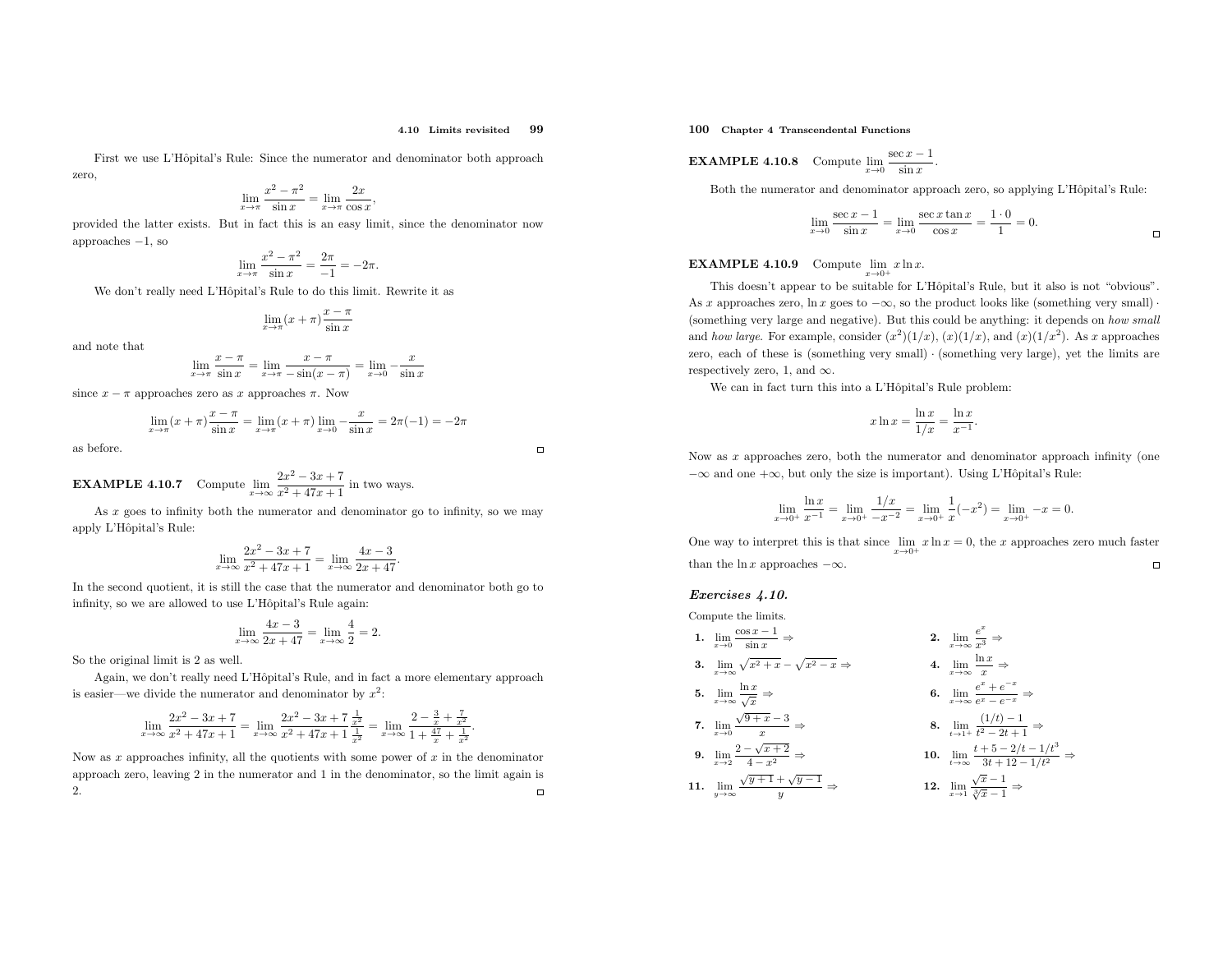4.10 Limits revisited<sup>101</sup>

13. 
$$
\lim_{x\to 0} \frac{(1-x)^{1/4} - 1}{x} \Rightarrow
$$
  
\n14.  $\lim_{t\to 0} \left(t + \frac{1}{t}\right)(t + \frac{1}{t})$   
\n15.  $\lim_{t\to 0} \left(\frac{1}{t} + \frac{1}{\sqrt{t}}\right)(\sqrt{t+1} - 1) \Rightarrow$   
\n16.  $\lim_{x\to 0} \frac{x^2}{\sqrt{2x+1}}$   
\n17.  $\lim_{u\to 1} \frac{(u-1)^3}{(1/u) - u^2 + 3u - 3} \Rightarrow$   
\n18.  $\lim_{x\to 0} \frac{2 + (1/x)}{3 - (2/x)}$   
\n19.  $\lim_{x\to 0} \frac{1 + 5/\sqrt{x}}{2 + 1/\sqrt{x}} \Rightarrow$   
\n20.  $\lim_{x\to 0} \frac{3 + x^{-1}}{2 + 4}$   
\n21.  $\lim_{x\to \infty} \frac{x + x^{1/2} + x^{1/3}}{x^{2/3} + x^{1/4}} \Rightarrow$   
\n22.  $\lim_{t\to \infty} \frac{1 - \sqrt{\frac{t}{t+1}}}{2 - \sqrt{\frac{t}{t+1}}}$   
\n23.  $\lim_{t\to \infty} \frac{1 - \frac{t}{t-1}}{1 - \sqrt{\frac{t}{t-1}}}$   
\n24.  $\lim_{x\to -\infty} \frac{x + x}{2 - \sqrt{\frac{t}{t+1}}}$   
\n25.  $\lim_{x\to \infty} \frac{\cos x}{e^x - x - 1} \Rightarrow$   
\n26.  $\lim_{x\to 0} \frac{e^x - 1}{x} \Rightarrow$   
\n27.  $\lim_{x\to 0} \frac{1}{e^x - x - 1} \Rightarrow$   
\n28.  $\lim_{x\to 1} \frac{1}{x - 1} \Rightarrow$   
\n29.  $\lim_{x\to 0} \frac{\ln(x^2 + 1)}{x} \Rightarrow$   
\n30.  $\lim_{x\to 1} \frac{x \ln x}{x^2 - 1} \Rightarrow$   
\n31.  $\lim_{x\to 0} \frac{6x^2 + x - 1}{x^2$ 

4. 
$$
\lim_{t \to 0} \left( t + \frac{1}{t} \right) ((4 - t)^{3/2} - 8) \Rightarrow
$$
\n6. 
$$
\lim_{x \to 0} \frac{x^2}{\sqrt{2x + 1} - 1} \Rightarrow
$$
\n8. 
$$
\lim_{x \to 0} \frac{2 + (1/x)}{3 - (2/x)} \Rightarrow
$$
\n9. 
$$
\lim_{x \to 0^+} \frac{3 + x^{-1/2} + x^{-1}}{2 + 4x^{-1/2}} \Rightarrow
$$
\n12. 
$$
\lim_{t \to \infty} \frac{1 - \sqrt{\frac{t}{t+1}}}{2 - \sqrt{\frac{4t+1}{t+2}}} \Rightarrow
$$
\n14. 
$$
\lim_{x \to -\infty} \frac{x + x^{-1}}{1 + \sqrt{1 - x}} \Rightarrow
$$
\n16. 
$$
\lim_{x \to 0} \frac{e^x - 1}{x} \Rightarrow
$$
\n17. 
$$
\lim_{x \to 1} \frac{\ln x}{x - 1} \Rightarrow
$$
\n18. 
$$
\lim_{x \to 1} \frac{\ln x}{x - 1} \Rightarrow
$$
\n19. 
$$
\lim_{x \to 1} \frac{x \ln x}{x - 1} \Rightarrow
$$
\n14. 
$$
\lim_{x \to 1} \frac{\sqrt{x} - 1}{x} \Rightarrow
$$
\n15. 
$$
\lim_{x \to 1} \frac{x + x^{-2}}{x - 1} \Rightarrow
$$
\n16. 
$$
\lim_{x \to \infty} \frac{x + x^{-2}}{2x + x^{-2}} \Rightarrow
$$
\n17. 
$$
\lim_{x \to 0} \frac{4x}{\sqrt{x + 1} - 1} \Rightarrow
$$
\n18. 
$$
\lim_{x \to 0} \frac{\sqrt{x + 1} - 1}{\sqrt{x + 1} - 1} \Rightarrow
$$
\n19. 
$$
\lim_{x \to 0} \frac{\sqrt{x + 1} - 1}{\sqrt{x + 1} - 1} \Rightarrow
$$
\n10. 
$$
\lim_{x \to 0} \frac{\sqrt{x + 1} - 1}{\sqrt{x + 1} - 1} \Rightarrow
$$
\n11. 
$$
\lim_{x \to \infty} (x + 5) \left( \frac{1}{2x} + \frac{1}{x + 2} \right) \Rightarrow
$$

# 102 Chapter <sup>4</sup> Transcendental Functions

**50.** The function  $f(x) =$ The function  $f(x) = \frac{x}{\sqrt{x^2 + 1}}$  has two horizontal asymptotes. Find them and give a rough sketch of f with its horizontal asymptotes.  $\Rightarrow$ 

### 4.111 HYPERBOLIC FUNCTIONS

The hyperbolic functions appear with some frequency in applications, and are quite similar in many respects to the trigonometric functions. This is <sup>a</sup> bit surprising <sup>g</sup>iven our initial definitions.

DEFINITION 4.11.1 The hyperbolic cosine is the function

$$
\cosh x = \frac{e^x + e^{-x}}{2},
$$

and the hyperbolic sine is the function

$$
\sinh x = \frac{e^x - e^{-x}}{2}
$$

 $\Box$ 

Notice that cosh is even (that is,  $cosh(-x) = cosh(x)$ ) while sinh is odd (sinh( $-x$ ) =  $-\sinh(x)$ ), and  $\cosh x + \sinh x = e^x$ . Also, for all x,  $\cosh x > 0$ , while  $\sinh x = 0$  if and only if  $e^x - e^{-x} = 0$ , which is true precisely when  $x = 0$ .

**LEMMA 4.11.2** The range of  $\cosh x$  is  $[1, \infty)$ .

**Proof.** Let  $y = \cosh x$ . We solve for x:

$$
y = \frac{e^x + e^{-x}}{2}
$$

$$
2y = e^x + e^{-x}
$$

$$
2ye^x = e^{2x} + 1
$$

$$
0 = e^{2x} - 2ye^x + 1
$$

$$
e^x = \frac{2y \pm \sqrt{4y^2 - 4}}{2}
$$

$$
e^x = y \pm \sqrt{y^2 - 1}
$$

From the last equation, we see  $y^2 \geq 1$ , and since  $y \geq 0$ , it follows that  $y \geq 1$ .

Now suppose  $y \ge 1$ , so  $y \pm \sqrt{y^2 - 1} > 0$ . Then  $x = \ln(y \pm \sqrt{y^2 - 1})$  is a real number, and  $y = \cosh x$ , so y is in the range of  $\cosh(x)$ .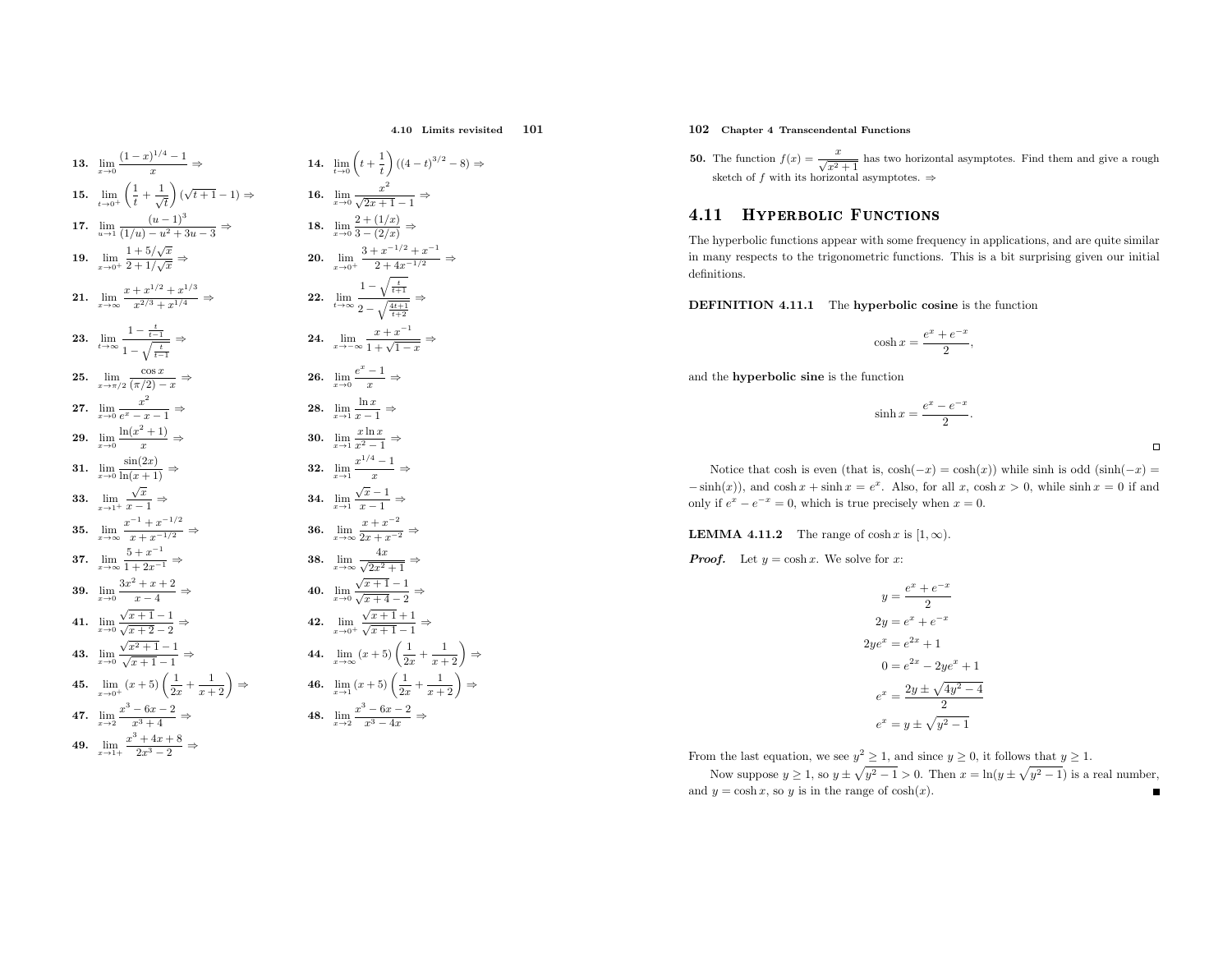### 4.11 Hyperbolic Functions <sup>103</sup>

DEFINITION 4.11.3 The other hyperbolic functions are

$$
\tanh x = \frac{\sinh x}{\cosh x}
$$

$$
\coth x = \frac{\cosh x}{\sinh x}
$$

$$
\operatorname{sech} x = \frac{1}{\cosh x}
$$

$$
\operatorname{csch} x = \frac{1}{\sinh x}
$$

The domain of coth and csch is  $x \neq 0$  while the domain of the other hyperbolic functions is all real numbers. Graphs are shown in figure 4.11.1  $\Box$ 



Figure 4.11.1 The hyperbolic functions: cosh, sinh, tanh, sech, csch, coth.

Certainly the hyperbolic functions do not closely resemble the trigonometric functions graphically. But they do have analogous properties, beginning with the following identity.

**THEOREM 4.11.4** For all  $x$  in  $\mathbb{R}$ ,  $\cosh^2 x - \sinh^2 x = 1$ .

**Proof.** The proof is a straightforward computation:

$$
\cosh^2 x - \sinh^2 x = \frac{(e^x + e^{-x})^2}{4} - \frac{(e^x - e^{-x})^2}{4} = \frac{e^{2x} + 2 + e^{-2x} - e^{2x} + 2 - e^{-2x}}{4} = \frac{4}{4} = 1.
$$

This immediately <sup>g</sup>ives two additional identities:

 $1 - \tanh^2 x = \operatorname{sech}^2 x$  and  $\coth^2 x - 1 = \operatorname{csch}^2 x$ .

The identity of the theorem also helps to provide <sup>a</sup> geometric motivation. Recall that the graph of  $x^2 - y^2 = 1$  is a hyperbola with asymptotes  $x = \pm y$  whose x-intercepts are

## 104 Chapter <sup>4</sup> Transcendental Functions

 $\pm 1$ . If  $(x, y)$  is a point on the right half of the hyperbola, and if we let  $x = \cosh t$ , then  $y = \pm \sqrt{x^2 - 1} = \pm \sqrt{\cosh^2 t - 1} = \pm \sinh t$ . So for some suitable t, cosh t and sinh t are the coordinates of a typical point on the hyperbola. In fact, it turns out that  $t$  is twice the area shown in the first grap<sup>h</sup> of figure 4.11.2. Even this is analogous to trigonometry;  $\cos t$  and  $\sin t$  are the coordinates of a typical point on the unit circle, and t is twice the area shown in the second grap<sup>h</sup> of figure 4.11.2.



**Figure 4.11.2** Geometric definitions of sin, cos, sinh, cosh:  $t$  is twice the shaded area in each figure.

Given the definitions of the hyperbolic functions, finding their derivatives is straightforward. Here again we see similarities to the trigonometric functions.

**THEOREM 4.11.5** 
$$
\frac{d}{dx} \cosh x = \sinh x \text{ and } \frac{d}{dx} \sinh x = \cosh x.
$$
  
\n**Proof.** 
$$
\frac{d}{dx} \cosh x = \frac{d}{dx} \frac{e^x + e^{-x}}{2} = \frac{e^x - e^{-x}}{2} = \sinh x, \text{ and } \frac{d}{dx} \sinh x = \frac{d}{dx} \frac{e^x - e^{-x}}{2} = \frac{e^x + e^{-x}}{2} = \cosh x.
$$

Since  $\cosh x > 0$ , sinh x is increasing and hence injective, so  $\sinh x$  has an inverse, arcsinh x. Also, sinh  $x > 0$  when  $x > 0$ , so cosh x is injective on  $[0, \infty)$  and has a (partial) inverse,  $arccosh x$ . The other hyperbolic functions have inverses as well, though  $arcsech x$  is only <sup>a</sup> partial inverse. We may compute the derivatives of these functions as we have other inverse functions.

**THEOREM 4.11.6** 
$$
\frac{d}{dx} \operatorname{arcsinh} x = \frac{1}{\sqrt{1+x^2}}.
$$
  
**Proof.** Let  $y = \operatorname{arcsinh} x$ , so  $\sinh y = x$ . Then  $\frac{d}{dx} \sinh y = \cosh(y) \cdot y' = 1$ , and so  $y' = \frac{1}{\cosh y} = \frac{1}{\sqrt{1+\sinh^2 y}} = \frac{1}{\sqrt{1+x^2}}$ .